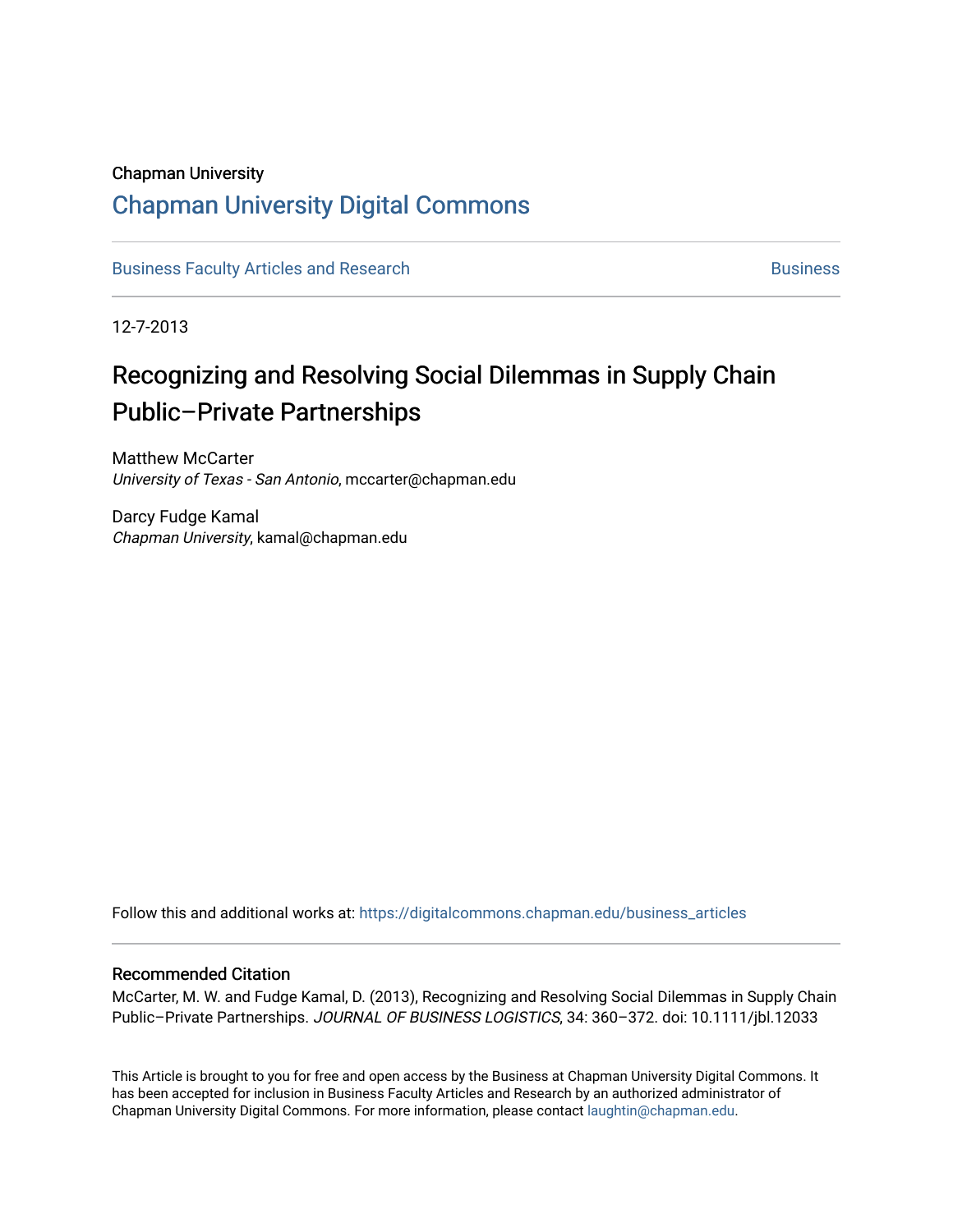# Recognizing and Resolving Social Dilemmas in Supply Chain Public–Private **Partnerships**

# **Comments**

This is the accepted version of the following article:

McCarter, M. W. and Fudge Kamal, D. (2013), Recognizing and Resolving Social Dilemmas in Supply Chain Public–Private Partnerships. JOURNAL OF BUSINESS LOGISTICS 34, 360–372.

which has been published in final form at [DOI: 10.1111/jbl.12033](http://dx.doi.org/10.1111/jbl.12033) 

### Copyright

Council of Supply Chain Management Professionals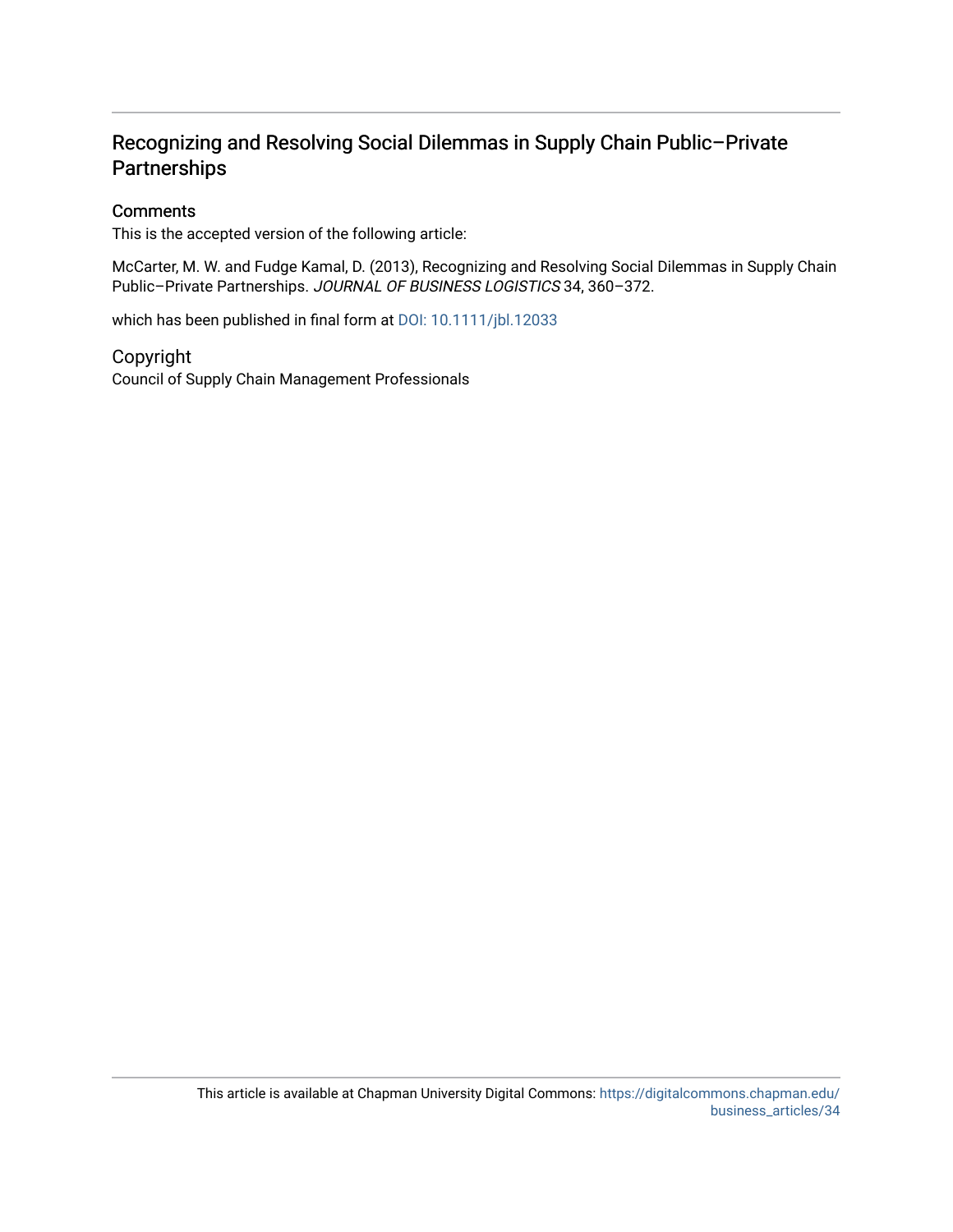# **RECOGNIZING AND RESOLVING SOCIAL DILEMMAS**

# **IN SUPPLY CHAIN PUBLIC-PRIVATE PARTNERSHIPS**

Matthew W. McCarter College of Business University of Texas at San Antonio San Antonio, TX 78249 [matthew.mccarter@utsa.edu](mailto:matthew.mccarter@utsa.edu)

Darcy Fudge Kamal Argyros School of Business & Economics Chapman University Orange, CA 92866

**\*\*\*Pre-copy Edited Version\*\*\* Forthcoming in Journal of Business Logistics**

**Authors' note:** This paper benefited from the comments of Wesley Randall, Colin Wooldridge, and three anonymous reviewers. Portions of this paper were presented at the 2013 Annual Academy of Management Conference in Orlando, Florida. Please direct all correspondence to the first author.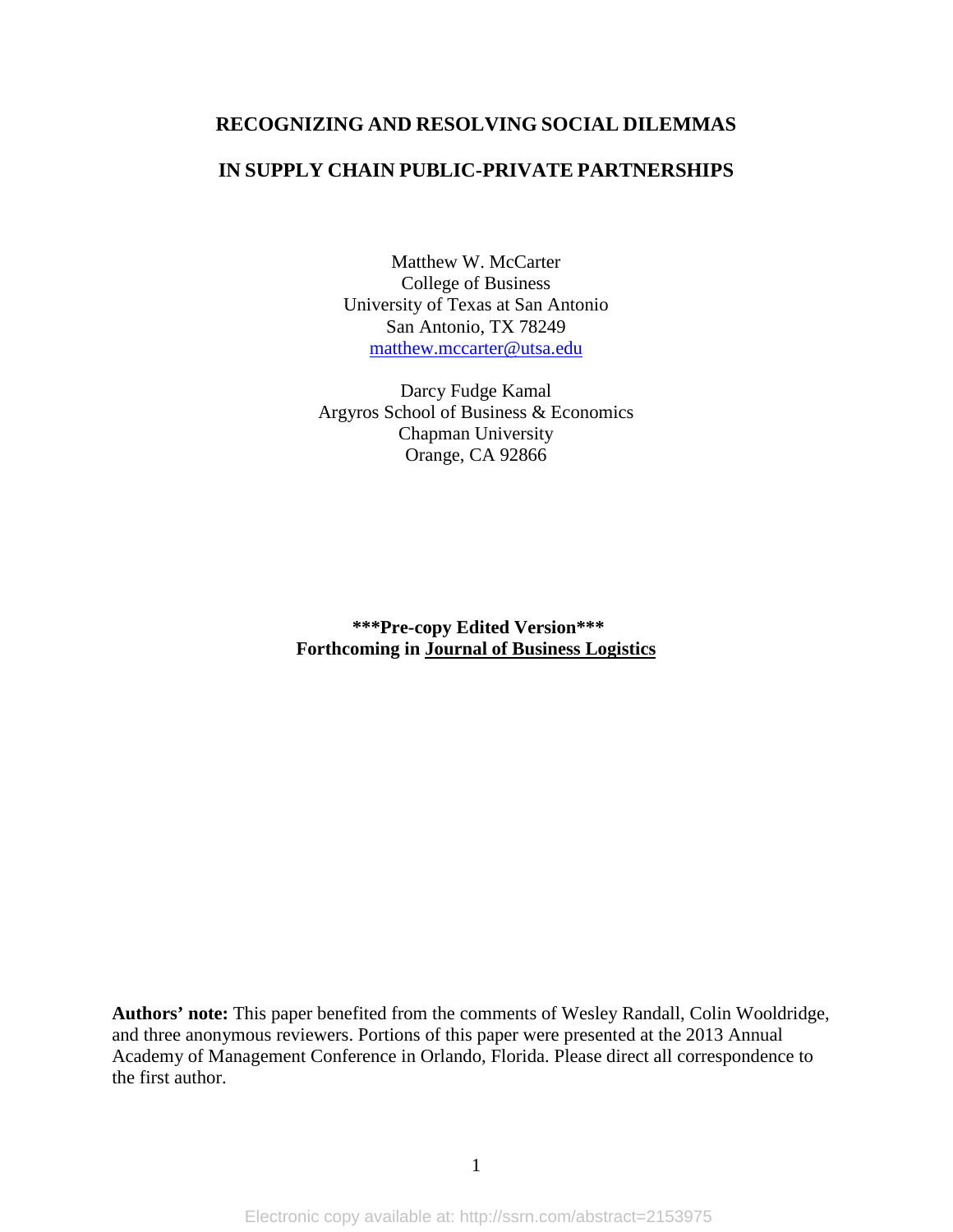#### **Abstract**

The public-private partnership is a popular strategy for creating global sustainable value. However, many public-private partnerships struggle to realize their value-added potential. *Why do some public-private partnerships succeed while others fail, and how may those struggling succeed?* Combining supply-chain integration and social dilemma perspectives into the conversation of public-private partnerships, we examine the dynamics and psychology of cooperation necessary for public-private partnership success. Addressing the first part of our research question, we recognize three social dilemmas that can manifest while managing publicprivate partnership supply chains: a give-some dilemma, a take-some dilemma, and a give-ortake-some dilemma. To address the second part of our research question, we present a taxonomy of strategies resolving these public-private partnership social dilemmas through the enhancement of trust, self-efficacy, and/or social responsibility. We discuss implications for public-private partnerships, supply-chain, and social dilemma literatures.

**Keywords:** cooperation, give-some dilemma, take-some dilemma, public-private partnership, social dilemma, supply-chain integration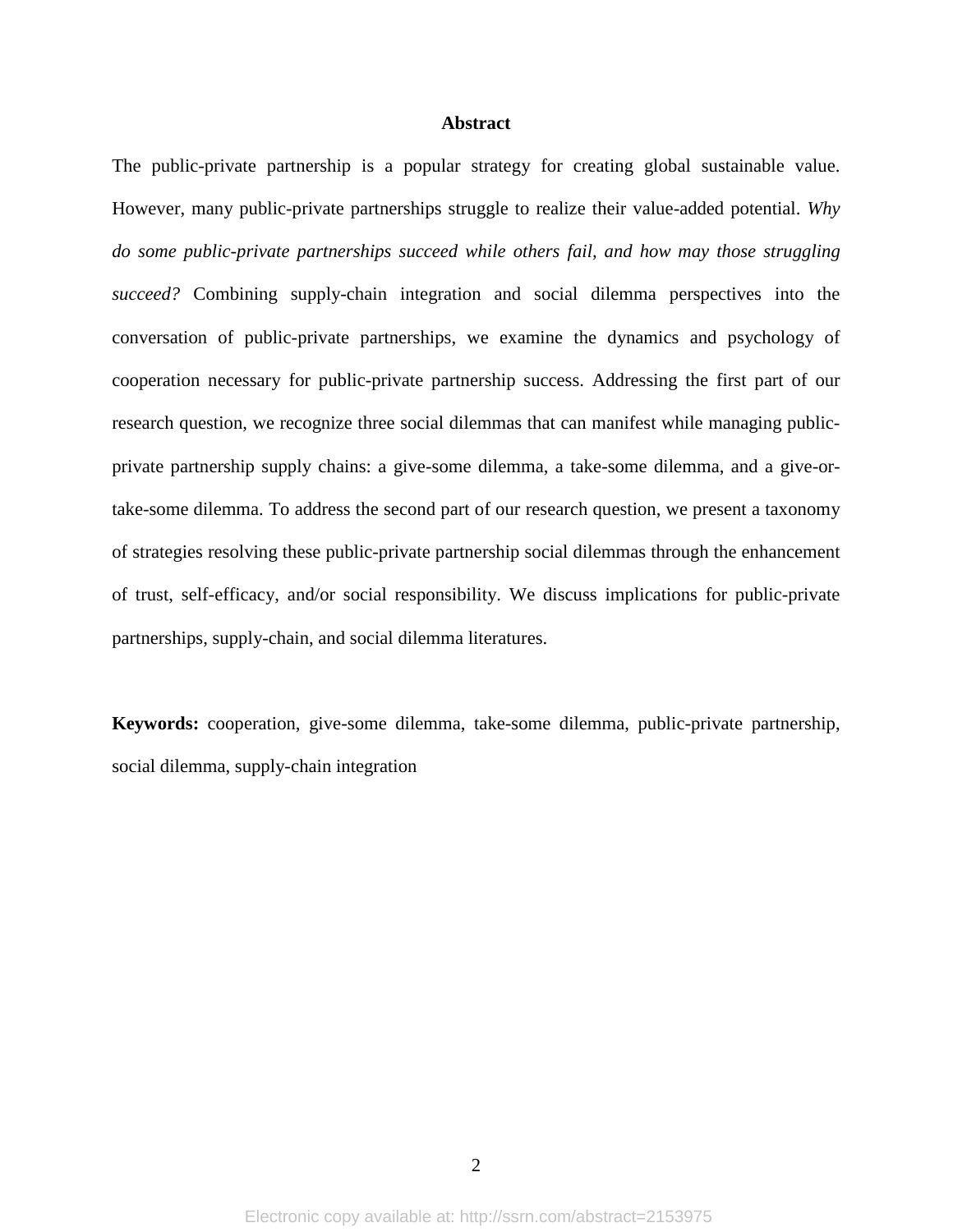#### **INTRODUCTION**

The public-private partnership (PPP) is a popular strategy for achieving collective action in cities, states, and nations (Skelcher, 2005). Further, PPPs are capturing interest of supplychain management and public-policy scholars (Fawcett, Waller, & Bowersox, 2011; Hodge & Greve, 2007; Yescombe, 2007). One reason for a PPP's appeal involves enhancing social welfare (Linder, 1999) through "global sustainable value creation" (Mahoney, McGahan, & Pitelis, 2009) that neither public nor private entities could achieve on their own. The second appealing quality is that the risks and rewards of PPPs are shared among partners (Kovács & Tatham, 2009; Ruben, Boselie, & Lu, 2007).

Despite their attractiveness, many PPPs struggle to create projected value (Hodge, 2004). Because PPPs are to enhance social welfare, their failure often brings heavy costs – not only on exchange partners (e.g., damaged relationship) but on third-party stakeholders (e.g., tax payers and community members) who rely on the PPP (Muraskin, 1998). The struggle of PPPs leads some to comment that PPPs "seem to have the potential to address society's most complex problems [but] often appear to produce little of value" (Koschmann, Kuhn, & Pfarrer, 2012, p. 332). We address the two-part research question "*Why do some public-private partnerships succeed while others fail, and how may those struggling succeed?"*

The psychology and dynamics of cooperation may provide a foundation to answer our research question. Weihe (2010) observes that, while considerable research on PPP formation exists, little research addresses how cooperation is generated and sustained *after* PPPs are formed. Fawcett et al. (2011) suggest that, create value, PPPs must not only effectively integrate supply-chain resources to create value but cooperatively share risks and rewards.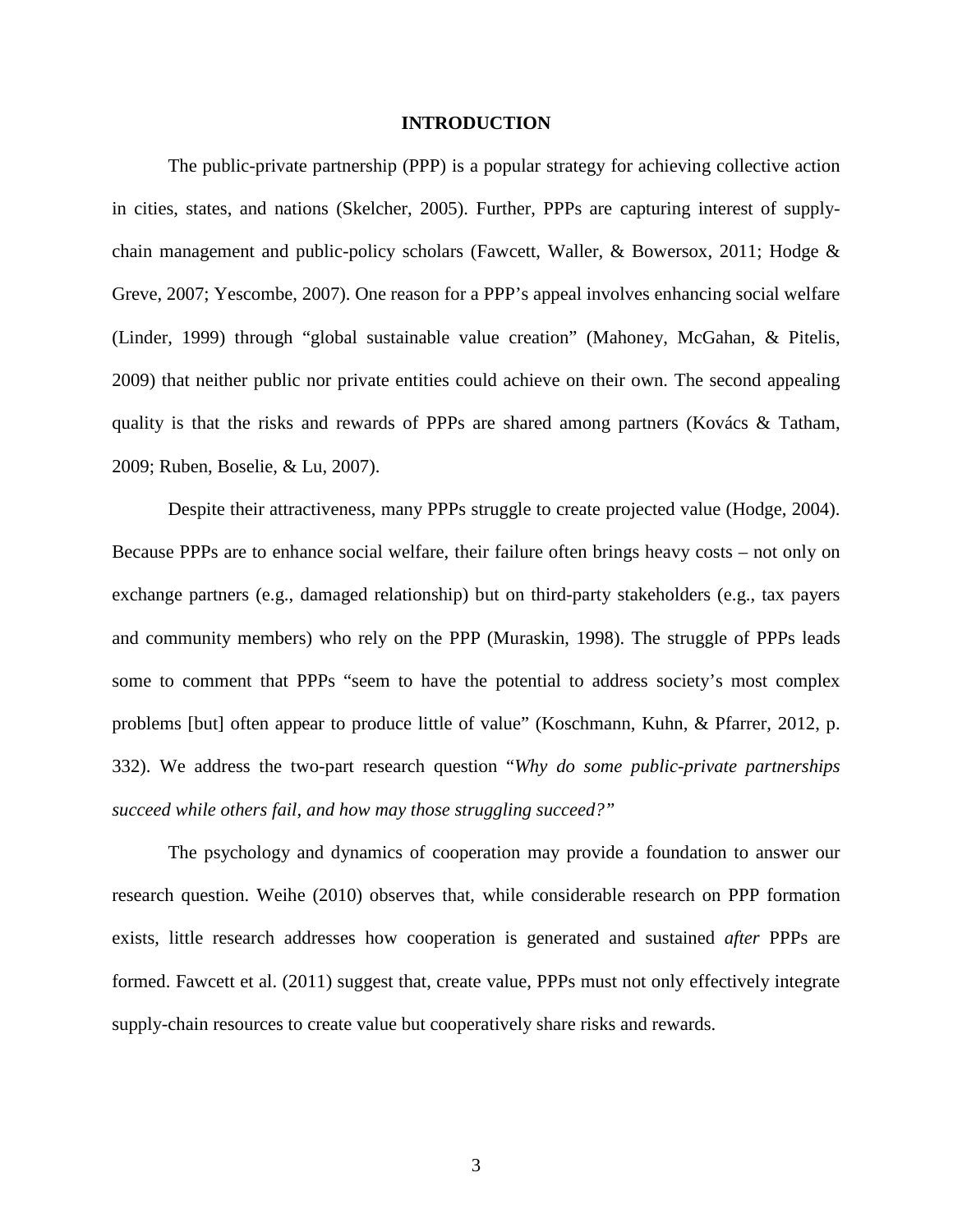We draw from two literatures to understand cooperation in PPPs: supply-chain integration and social dilemmas. We submit that sustaining cooperation in integrated PPP supply chains creates three social dilemmas: the give-some dilemma, the take-some dilemma, and the give-or-take-some dilemma (Dawes, 1980; McCarter, Budescu, & Scheffran, 2011). We offer a taxonomy of strategies for navigating these social dilemmas through enhancing trust, self-efficacy, and social responsibility among supply-chain partners.

Our article makes three main contributions. First, our research answers Weihe's (2010) call for examining the micro-foundations to sustained cooperation in PPPs. Second, the PPP context necessitates the introduction of take-some and give-or-take-some dilemmas – complementing well-known give-some dilemmas – into the supply-chain literature. Introducing these two social dilemmas opens discussion about collective-action problems that occur after supply-chain partners successfully pool resources. Third, our taxonomy uses governance value analysis (Ghosh & John, 1999) to provide specific solutions to solve social dilemmas for PPP supply chains.

The remainder of this paper is divided into four sections. Section one reviews the supplychain integration literature germane to PPPs. Section two recognizes that integration of PPP supply chains is a social dilemma, and discusses three social dilemmas in PPPs. Section three deduces a taxonomy of solutions resolving PPP social dilemmas. Section four concludes with implications of our taxonomy for PPP, supply-chain integration, and social dilemma literatures.

## **PUBLIC-PRIVATE PARTNERSHIPS AND SUPPLY CHAIN INTEGRATION**

In our literature review we followed the steps outlined by Creswell (2008, p. 29-30). We identified initial keywords *public-private partnership* and *cross-sector partnership* and searched *EBSCO* and *Google Scholar* databases. We began with influential papers and, using a "snowball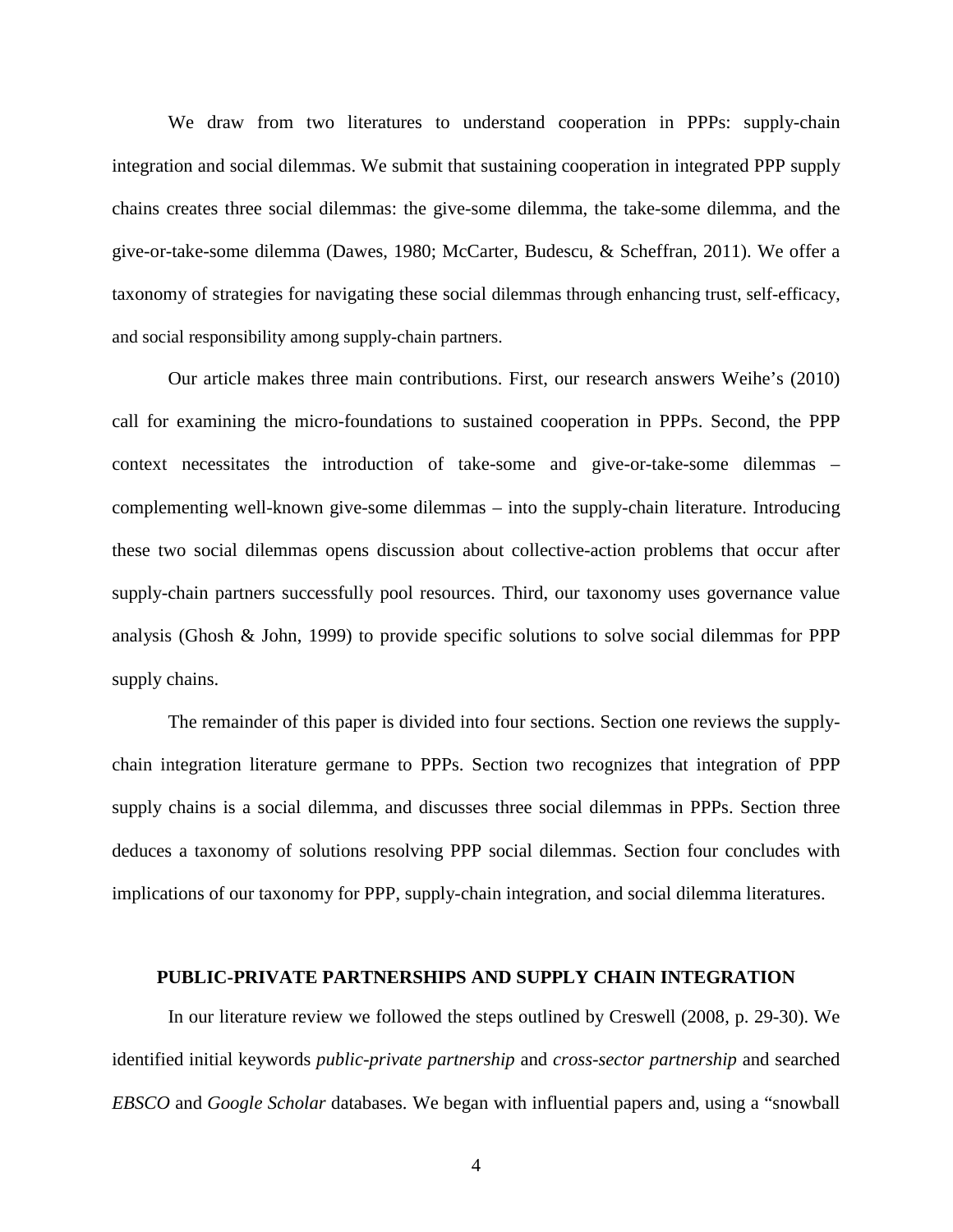technique" (Tikao, Higgins, Phillips, & Cowan, 2009), examined these key papers' reference sections for additional papers germane to our research question. The snowball process continued until we saturated the major articles relevant to our research question. We mapped these articles to our research questions to determine their relevance and themes.

In mapping the articles, two themes emerged. First, the majority of research focuses on the formation of PPPs – their structures and policy designs. Second, there is a dearth of research on sustaining cooperation after PPP formation (Weihe, 2010). Fawcett et al.'s (2011) discussion on PPPs suggests that the supply-chain integration and social dilemma literatures hold promise in understanding the dynamics of cooperation in PPPs. Based on these observations from the first literature search, we then conducted a second search for keywords including *supply-chain integration* (*collaboration* and *management*), *governance value analysis*, *social dilemma*, *givesome dilemma*, *take-some dilemma*, and *give-or-take-some dilemma*. The remainder of this paper merges the supply-chain integration and social dilemma literatures to better understand PPP success.

#### **Public-Private Partnerships**

A *public-private partnership* (PPP) is a form of "cross-sector partnership" – a "social organization" composed of public and private entities attempting to create global sustainable value (Koschmann et al., 2012, p. 332). A PPP's value is (in)direct and sustainable because stakeholders reap benefits both within and outside the partnership – and PPPs improve the living environment for individuals, communities, and nations (Mahoney et al., 2009).

While there are many PPP forms, we focus on "strategic partnerships" (Skelcher, 2005), a PPP that seeks a collaborative advantage (Vangen & Huxham, 2003) through "permeable organizing practices" (Grimshaw, Vincent, & Willmott, 2002, p. 482). The sharing of risks and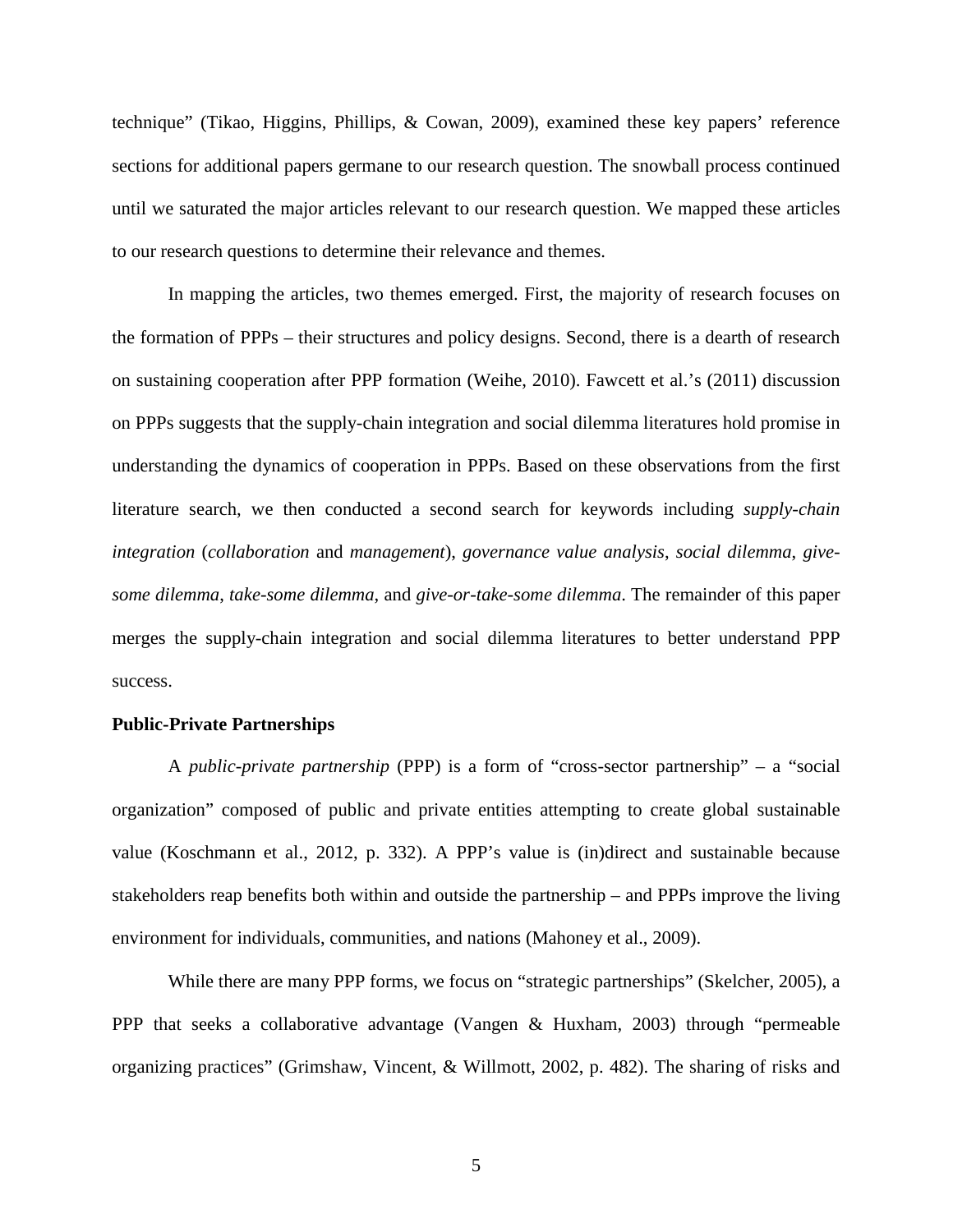rewards is a primary benefit and challenge for such PPPs (Heald & Georgiou, 2010; Ibrahim, Price, & Dainty, 2006).The next subsections use supply-chain integration and social dilemma literatures to understand the dynamics of sharing risks and rewards in PPPs.

#### **Supply-Chain Integration in the Conversation of Public-Private Partnerships**

Most PPPs are part of a *supply chain* or "a set of three or more entities (organizations or individuals) directly involved in the upstream and downstream flows of products, services, finances, and/or information from a source to a customer" (Mentzer et al., 2001, p. 4). *Supplychain integration* is the key to value creation (Cao & Zhang, 2011) and is "the extent to which a firm is strategically interconnected and aligned with its supply-chain partners" (Schoenherr  $\&$ Swink, 2012, p. 99). The first descriptor, interconnected, refers to sharing risks and rewards among supply-chain members (Cooper, Lambert, & Pagh, 1997). The second descriptor, align, connotes that partners cooperatively share risks and rewards, sacrificing the firm's interests in favor of maximizing the supply-chain's interests (McCarter & Northcraft, 2007).

There are at least two insights gained by applying supply-chain integration to PPP governance. First, as the PPP's supply-chain integration increases, the PPP's performance increases (Frohlich & Westbrook, 2001). Schoenherr and Swink's (2012) supply-chain integration definition suggests that deciding to integrate processes, information, and other resources is only the beginning. For Schoenherr and Swink, cooperatively sharing risks and rewards is necessary to make supply-chain integration yield anticipated benefits. Following this idea our discussion assumes PPP formation occurs within a supply chain where PPP supply chain integration is a continuing "relationship building" process (Lambert, Emmelhainz, & Gardner, 1999).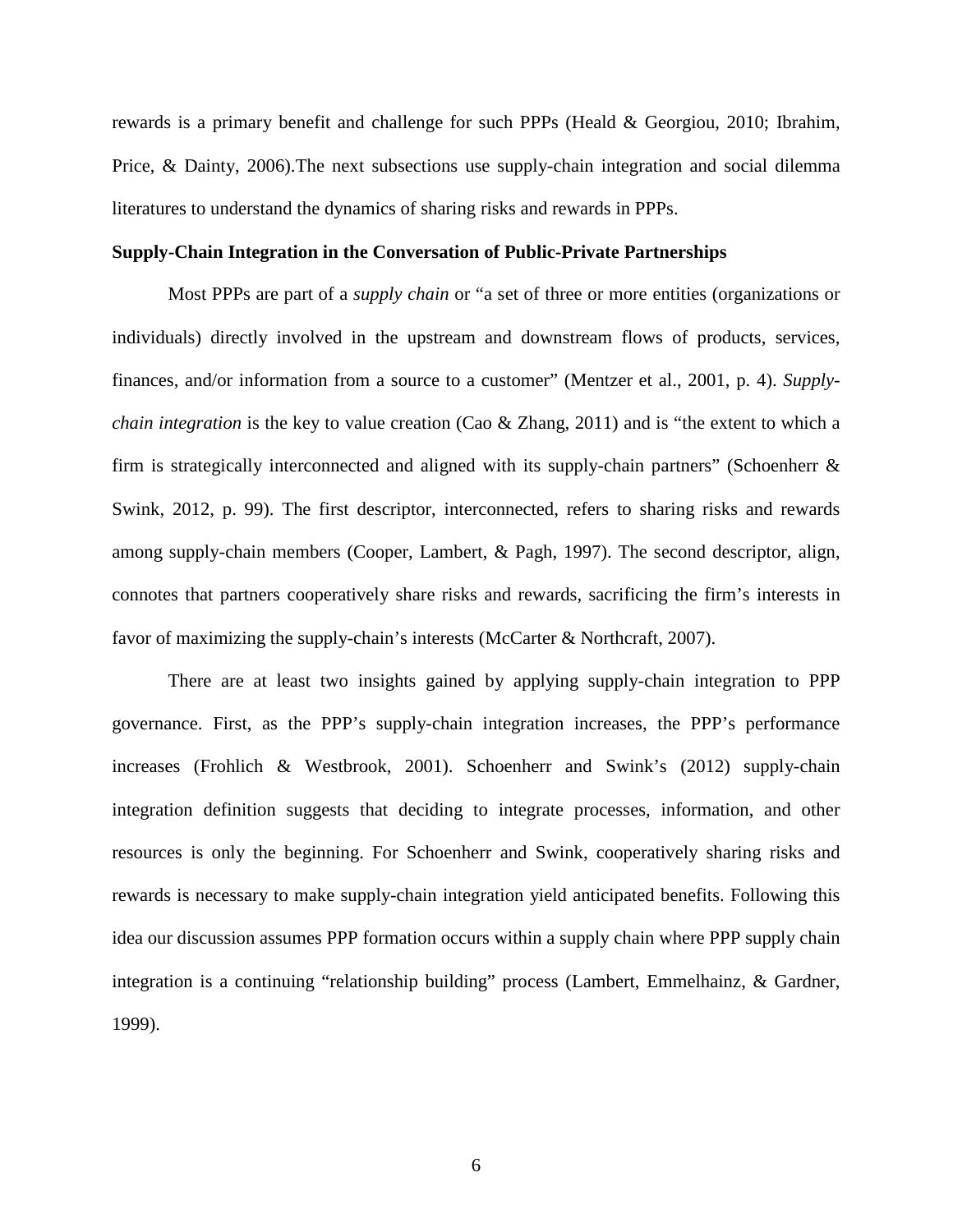The degree of PPP supply-chain integration adapts to resource and governance constraints. We develop PPP supply-chain integration in using governance value analysis (Ghosh & John, 1999). Governance value analysis describes the extent to which partners cooperatively create value depends on the governance of the relationship, inimitable resources, and strategic position of the partners (Ghosh & John, 1999). Governance value analysis theory provides a way of understanding why PPPs tackling the same social problem may do so by integrating their resources differently (Nickerson, Hamilton, & Wada, 2001). To illustrate, Kovács and colleagues (2012) find that job advertisements for humanitarian logisticians vary for similar disasters based on the complexity of coordination responses. In Haiti, job advertisements were short and specific, focusing on functional logistics. In other disaster responses (e.g., Sudan and Congo), job advertisements were lengthy with a broad swath of skills. In Haiti, coordination was wellspecified with each transaction managed at arm's length. In the Congo, transactions required additional cooperation between supply chain representatives. The PPPs varying approaches to integration expose them to unique solutions that induce the social dilemma: attempting mutual cooperation when sharing risks and rewards (Fawcett, Allred, Magnan, & Ogden, 2009).

## **RECOGNIZING PUBLIC-PRIVATE PARTNERSHIP SOCIAL DILEMMAS**

Garrett Hardin's (1974, p. 562) discussion about human cooperation suggests that the first step toward achieving collective action is to "create … awareness" of the social dilemmas so "that people will be able to recognize [a social dilemma's] many varieties, however, disguised." Following Hardin's recommendation, we recognize that integration of a PPP's supply chain is a social dilemma (McCarter & Northcraft, 2007). A *social dilemma* is "a situation in which there is a strategy that provides an [individual] with the best payoff in at least one configuration of strategy choices and that strategy has a negative impact on the interests of the other [individuals]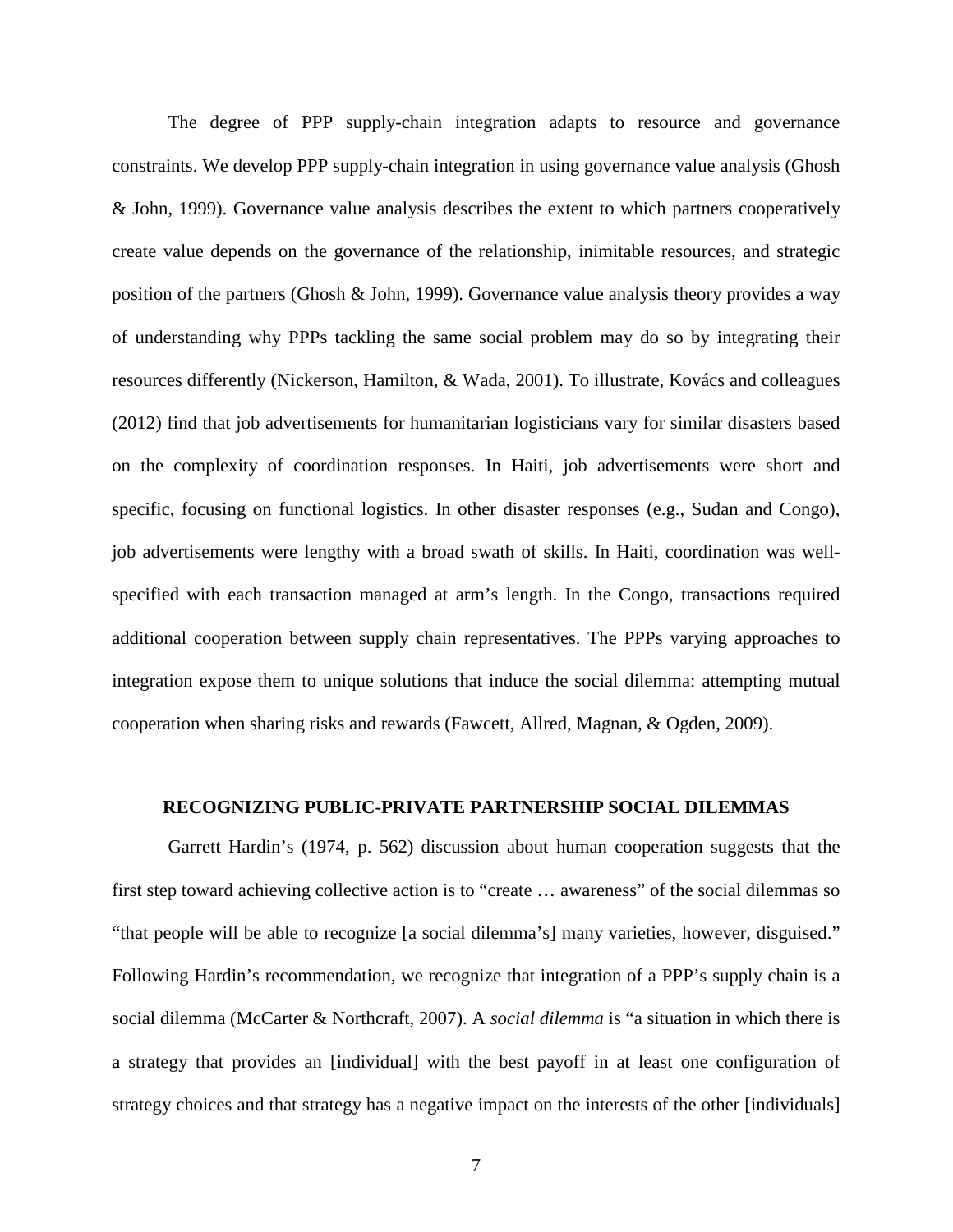involved, and the choice of that particular strategy by all [or enough individuals] results in a deficient outcome" (Liebrand, 1983, p. 124). Applying the social dilemma paradigm to PPPs, we maintain that anytime a PPP integrates its supply chain, the sharing of risks and rewards creates a temptation to enjoy the rewards while avoiding the risks (Zeng & Chen, 2003). The tension of cooperatively sharing risks and rewards involves the allocation and distribution of shared resources (Fawcett, Magnan, & McCarter, 2008a). In social dilemmas, effective allocation and distribution of shared resources enhances social welfare, while opportunistic behavior damages social welfare (Komorita & Parks, 1994). The resources allocated and distributed can be tangible (e.g., money, inventory, or water) or intangible; e.g., effort, affirmation, ideas, or acceptance.

A classic social dilemma is the "Tragedy of the Commons" (Hardin, 1968). Hardin (1968) imagines a group of herdsmen sharing a pasture (the commons). As is typical of constrained resources, the commons pasture has a carrying capacity that, once surpassed, cripples the resource permanently. Each herder wants to maximize profits by increasing the size of his herd, and the profits are private to the herdsman. However, the cost of each additional animal to the commons is born by all the herdsmen. The rational behavior for each herdsman is thus to increase the size of their herd without restraint. However, if all herdsmen increase their herd size and subsequently overgraze the commons then all the herds starve. Individual rationality in the short run leads to collective ruin in the long run – thus the social dilemma.

The social dilemma research domain comports well with the PPP literature in several ways. Both literatures identify metaphor to explain the challenges inherent to collective action (Ghere, 2001; Hardin, 1974). And, each literature stream pushes for ways of navigating collective action (Jamali, 2004; Van Lange, Joireman, Parks, & Van Dijk, 2013).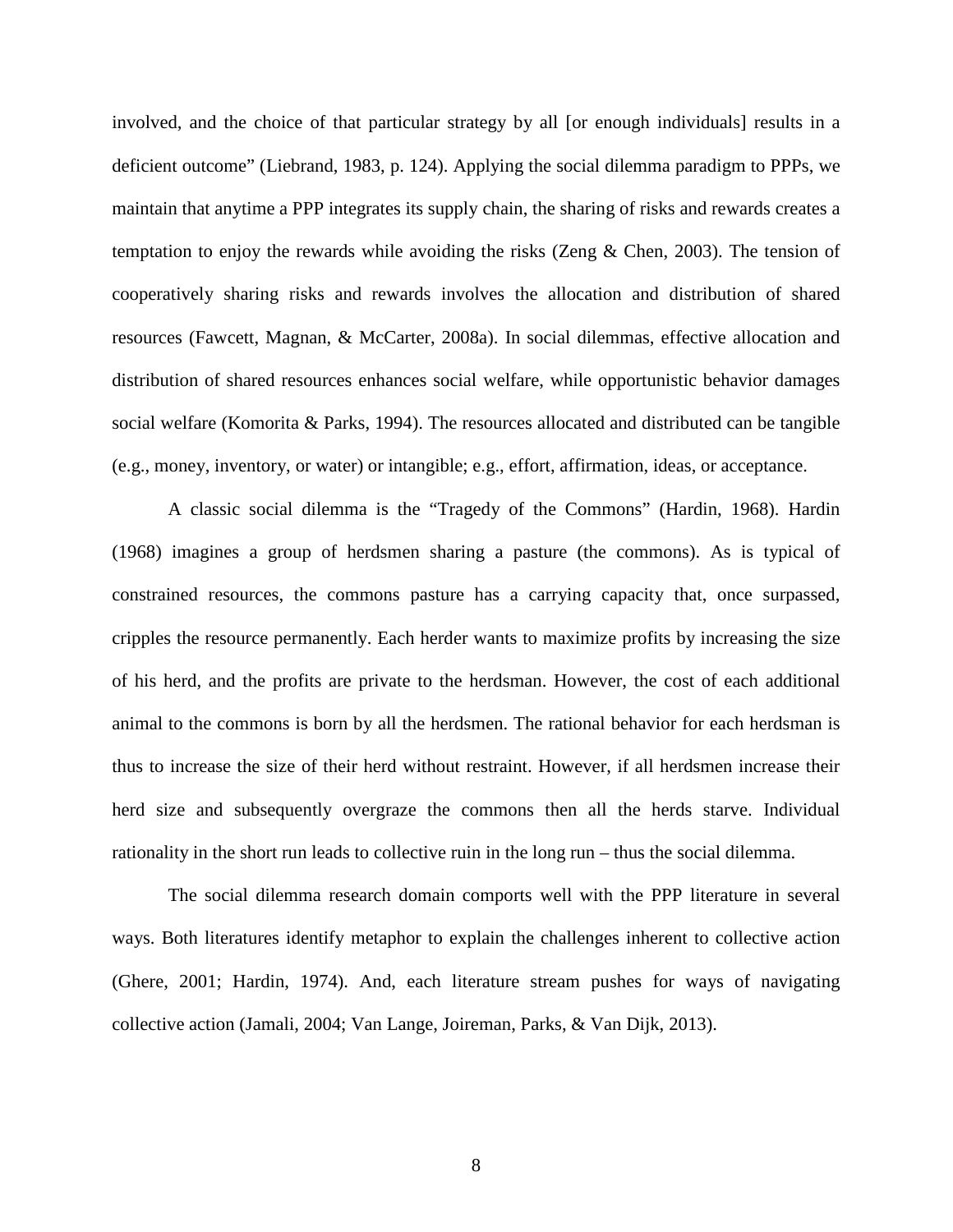Dawes (1980), and more recently McCarter, Budescu, and Scheffran (2011), maintain that social dilemmas can be viewed in three metaphors. The first is a give-some dilemma, the second a take-some dilemma, and the third a give-or-take-some dilemma. The adjectives preceding each dilemma describes the focal choices individuals face to further self- or collective interests.

Our use of social dilemmas and their resolution comport with the position that microbased theories enlighten us about macro-organizational phenomena such as PPP success or failure. As observed by Staw (1991, p. 807), many "organizational actions are actually [rooted in] individual behavior[s]." When scholars say that "a major player in the supply chain decides to upgrade to a new technology" (Duclos, Vokurka, & Lummus, 2003, p. 453), these scholars suggest that the player is acting on behalf of the firm in their role as technology adopters (e.g. Zaheer, McEvily, & Perrone, 1998). Congruent with Staw's (1991) theorizing, we use social dilemma theory to explain why individuals cooperate or defect in PPPs.

Drawing from journalistic accounts and anecdotal evidence, the remainder of this section expounds on these three social dilemmas facing real-world PPPs managing supply chain integration. Our examples illustrate the use of these three metaphors in a PPP social dilemma context. Our use of journalistic accounts and anecdotal evidence follows Ordóñez and colleagues' (2009, p. 82) position that journalistic accounts and anecdotal evidence "raise questions, focus attention and develop ideas that should be subjected to rigorous, causal analyses."

#### **Give-Some Dilemma**

In the give-some dilemma the stakeholder can either give resources to further the collective's interest or withhold resources to further their own interests while hoping to enjoy the benefits of collective action. The giving of resources is risky to the individual but provides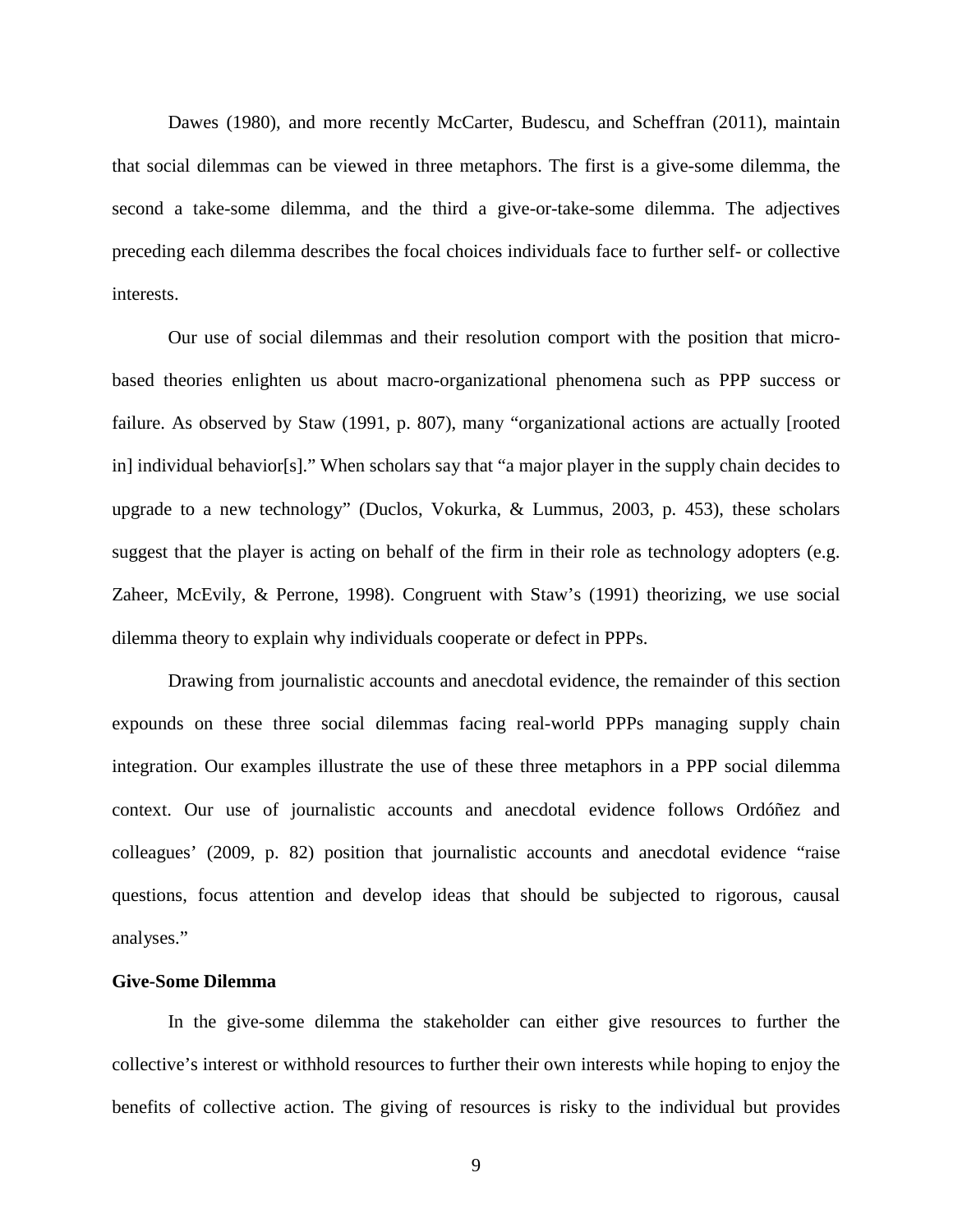shared rewards to others (Messick & Brewer, 1983). A typical supply-chain example of a givesome dilemma is a shared, discretionary database that provides partners with current customer trends, state policies, and other valuable pieces of information (Connolly & Thorn, 1990). Each supply-chain partner has incentive to withhold information while hoping the other partners give information to support the database. Yet, if all partners (or enough) withhold information then they reap no benefit (Cabrera & Cabrera, 2002).

*A give-some dilemma involving iodized salt distribution PPP.* Essential natural resource distribution (e.g., water, air, and salt) often require cooperation through PPPs. The maintenance of natural resources rewards stakeholders with a long-term sustainable supply as well as positive externalities (e.g., health and well-being). At the same time, each stakeholder risks having another stakeholder exploit the resource by free-riding. The fear of others free ridding results in partners' temptation to withhold their contribution of resources. Each stakeholder must give to the partnership to enjoy joint benefit.

An example of the give-some dilemma can be found in the iodized salt delivery process in India. This 1950s PPP involves the United Nations International Children's Fund (UNICEF), the Indian government, and small-medium sized businesses in each of India's 28 states and seven territories (*Salon*, 2001). While iodized salt is critical to human development, estimates suggest that nearly half of Indians suffer from iodine deficiency (UNICEF, 2010). Thus eradicating iodine deficiency would improve India's labor productivity. The Indian government established the National Iodine Deficiency Disorders Control Program to discourage consumption of noniodized salt and to encourage railway cooperation in iodized salt distribution. UNICEF contributed to the PPP by building salt treatment facilities throughout India. Local businesses contributed to the PPP by reducing the production of non-iodized salt.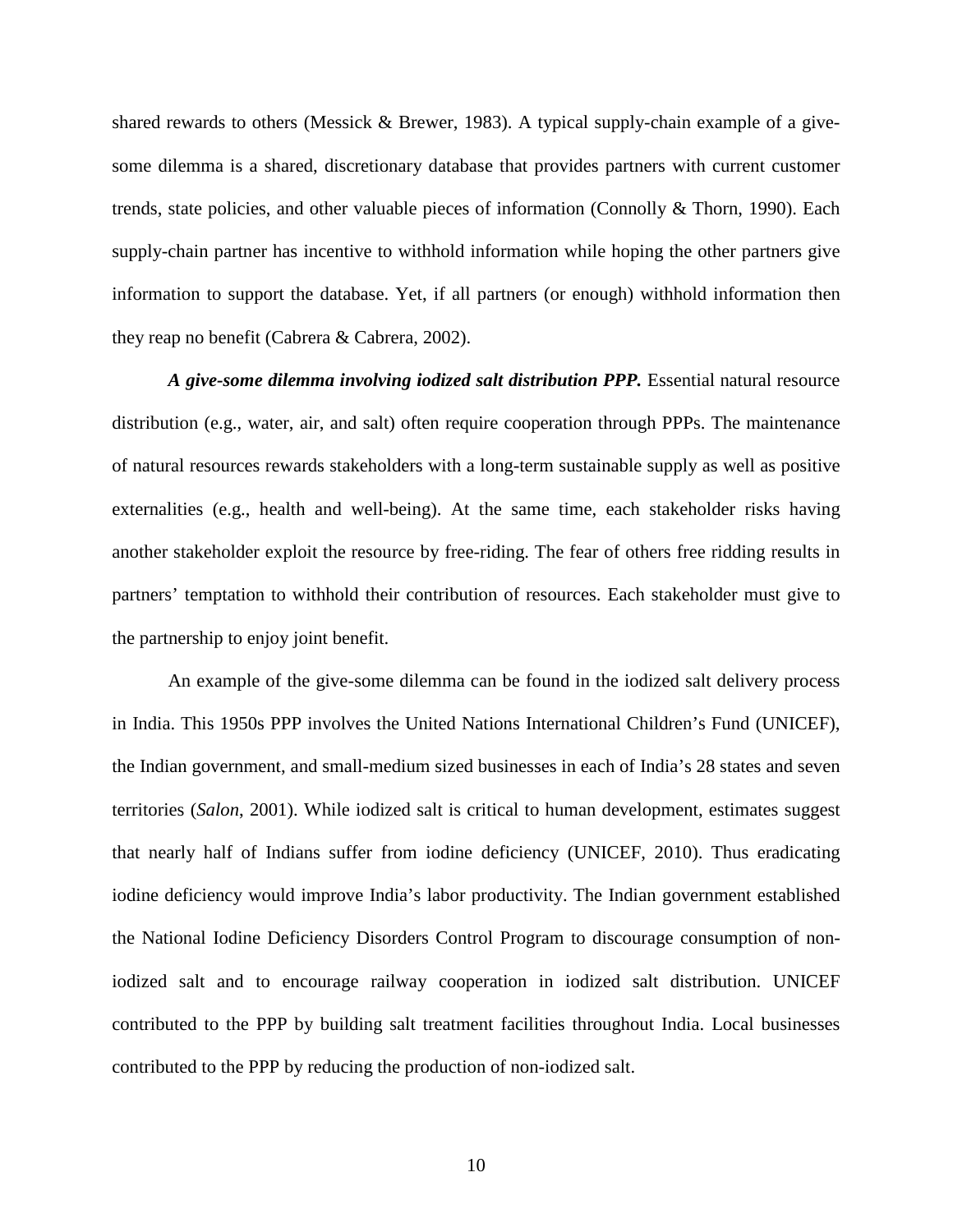Despite the PPP's efforts to eradicate consumption of non-iodized salt, the problem persists. The parties have failed to give sufficient resources to support the PPP. Small and medium sized firms resisted giving up their non-iodized salt production. The national and regional governments failed to provide regulatory enforcement and oversight by not completing a ban on non-iodized salt (*Indo Asian News Service*, 2011). The end result was that the salt iodization facilities fell into disrepair due to half-hearted contributions by firms and the government (Chen & Bachrach, 2003). Currently, UNICEF's efforts include using local agricultural distributors to offset marketing, distribution, and production costs of small and medium iodized salt businesses (Gulati, 2009).

#### **Take-Some Dilemma**

Take-some dilemmas occur when a stakeholder chooses to take a portion of shared resources to further their self-interests instead of leaving those resources to benefit the collective (Messick & Brewer, 1983). This dilemma manifests itself in two forms. First, the stakeholder can access and overuse the shared resource (Ostrom, 1990). The second occurs when a stakeholder restricts access to the shared resource, making it underused (Heller & Eisenberg, 1998). An example of the overuse in the take-some dilemma is in green supply-chain initiatives such as water management (Zhu & Sarkis, 2004). Farmers sharing a watershed with businesses and consumers face a choice between taking as much fresh water as possible or adopting a the practice of reduced water consumption which benefits the collective (Lubell, 2004). The excessive water consumption provides the farmer with benefits such as higher crop yields while spreading the costs of reduced water supply across the other farmers, businesses, and consumers. However, if enough engage in excess consumption of water then a water shortage occurs leaving the farmers, businesses, and consumers worse off (Bronson, 2004).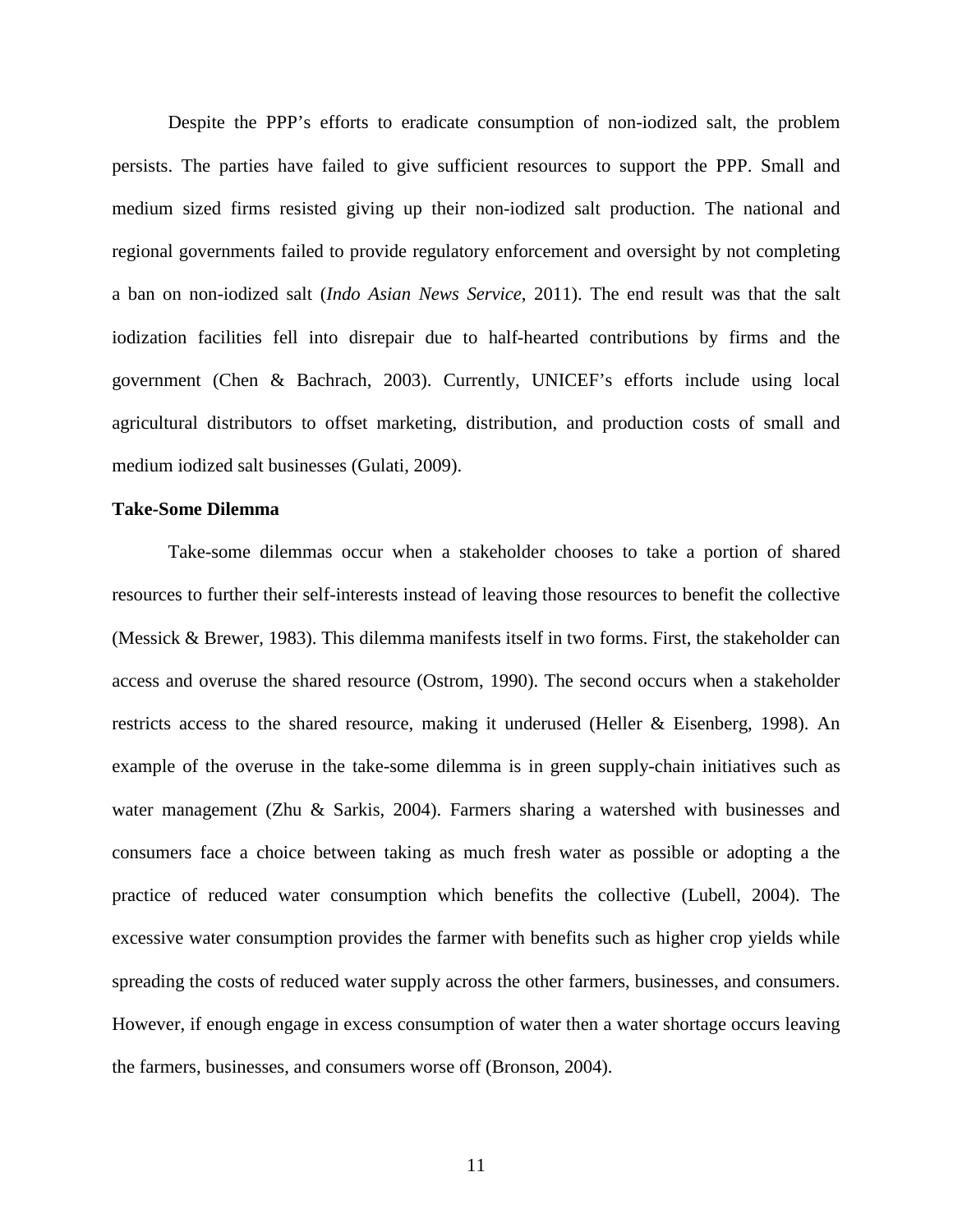*A take-some dilemma involving credit in a geo-engineering PPP.* The Stratospheric Particle Injection for Climate Engineering (SPICE) Project provides an illustration of the second take-some dilemma form. This UK PPP is composed of government, universities, and Marshall Aerospace, and investigates ways of reducing global warming effects through geo-engineering (*Daily Mail*, 2011). The PPP created a large balloon that sprays particles into the atmosphere with the hope of cooling down a geographic region. The success of the PPP is made possible by collaborative innovations from public and private institutions. While collaboration was initially successful, the project was indefinitely suspended in May 2012 (Cressey, 2012).

The project disruption was because individual stakeholders took inappropriate amounts of credit (Graham & Cooper, in press). Several of the teams tried to patent processes and technologies that were arguably the result of the collaboration and not the individual team. The take-some dilemma here is in the form of exercising intellectual property rights and economic rents at the cost of the overall project (Marshall, 2012). More specifically, the more credit one team took the less credit there was for others. Further the use of regulation through patents increased the transaction costs by forcing teams to get permission to use and distribute any future profits earned from the project's innovations. The inability to determine fair governance, in this case whether it is fair to patent portions of the collaborative work, resulted in PPP "gridlock" (Heller, 2008).

#### **Give-or-Take-Some Dilemma**

The third, and least studied, social dilemma is the give-or-take-some dilemma – a combination of the give-some and take-some dilemmas (Van Lange et al., 2013). A give-or-takesome dilemma is when some individuals give while others take from a shared resource. In this dilemma social welfare suffers when too little is given, or too much taken, from shared resources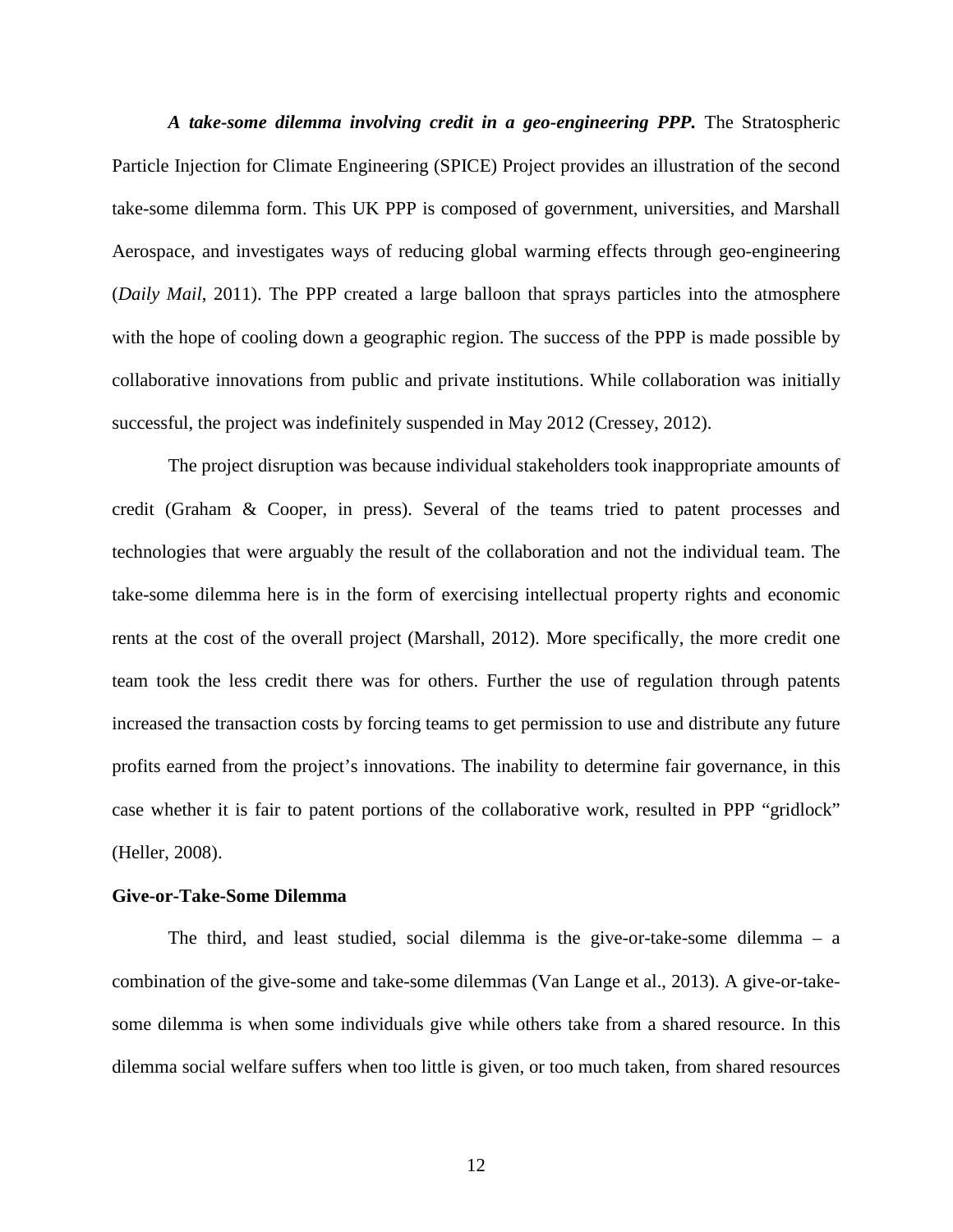(McCarter, Budescu, & Scheffran, 2011). The give-or-take-some dilemma highlights social problems that are composed of several, interlinked social dilemmas, where the dilemma can happen on the giving side, the taking side, or both.

Supply-chain examples of the give-or-take-some dilemmas are humanitarian supply chains engaged in providing world food "banks" (Hardin, 1974, 1985). Hardin (1974) describes this dilemma using a humanitarian supply chain where a fortunate nation's farmers and citizens sell or give food and other provisions to local non-government organizations. These nongovernment organizations then transport these supplies to less-fortunate nations. The dilemma arises because the food given to the less-fortunate nation takes away from the fortunate nation's reserves for national emergencies. As maintained by Hardin (1974), self-interests can lead to collective ruin when we an emergency strikes any stakeholder (both the fortunate and the unfortunate) and there is increasing resource needs in the unfortunate nation over time. For instance, the fortunate nation's farmers have incentive to sell to their nation's government as much food as possible for shipping across borders. At the same time the unfortunate nation's leaders have an incentive to take as much food as possible at a discounted cost without becoming self-reliant. However, persisting in this strategy may bring harm to both groups of stakeholders (Hardin, 1985). Hardin (1974) observes that the unfortunate nations' population could continue growing without improving their food production which results in more internal demand and less internal supply. The fortunate nations supply an ever increasing amount of food by the humanitarian supply chain thus increasing the probability that the fortunate nation will face a shortage during an emergency. The cycle continues until the fortunate nations cannot meet their own needs when an emergency strikes (e.g., crop failure), let alone supply enough resources for the growing unfortunate nation's needs (Hardin, 1974).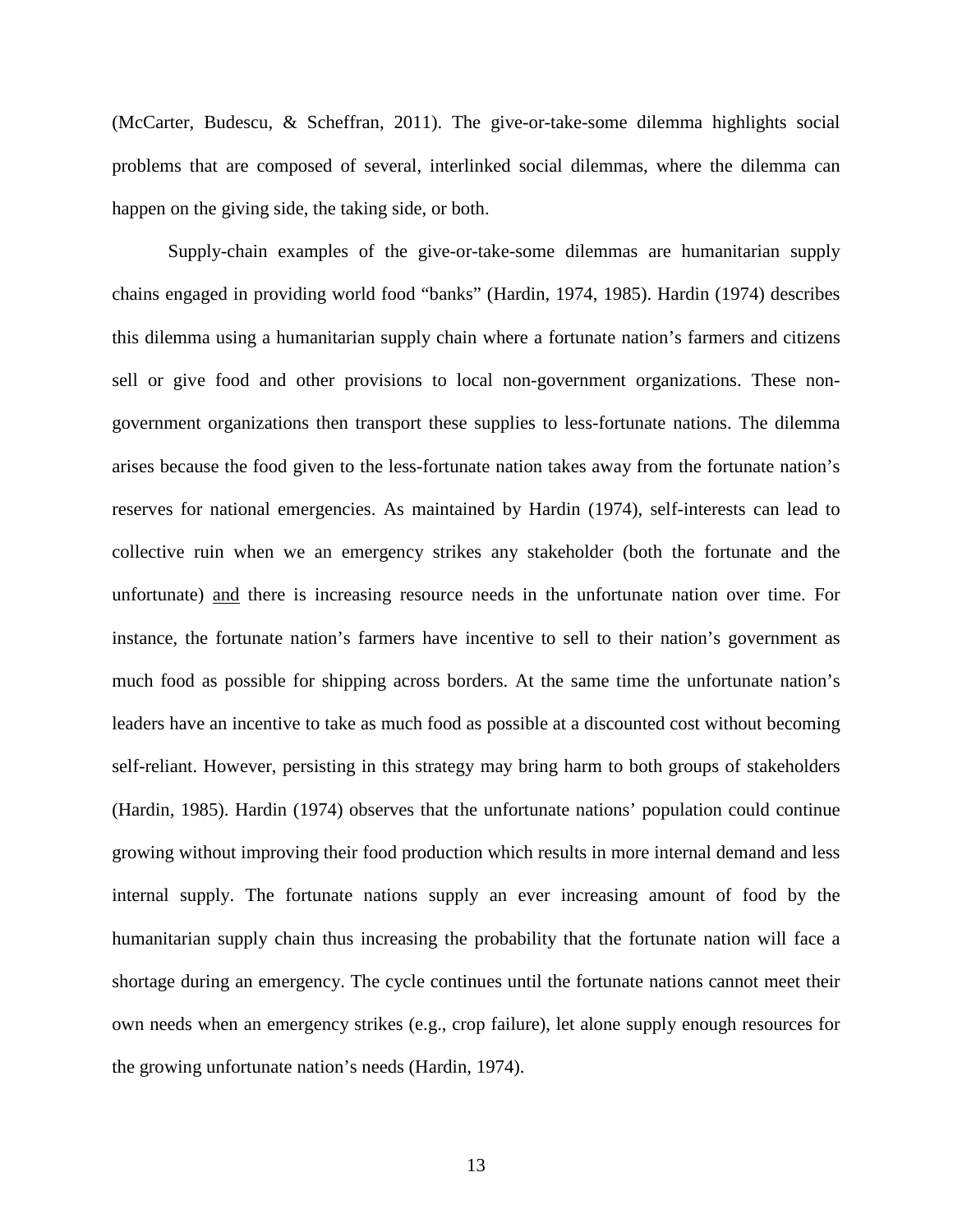*An example of a give-or-take-some dilemma in US horse rescue PPPs.* The US horse racing industry is an example of a give-or-take-some social dilemma. Like the European PPP that runs the End of Life Vehicles Directive to deal with millions of tons of auto waste each year (*European Commission*, 2012), the US horseracing industry has several PPPs that specialize in "disposing" of horses at the end of their useable life. In this industry, breeders supply Thoroughbred horses (alternatively known as "bloodstock") used by horse trainers and owners. A typical horse has useable product life of five to 10 years. The horse may live for an additional 10 to 20 years with diminished marginal utility. Breeders and owners face large operating expenses maintaining horses during the later years. The upstream breeders and downstream market owners face increasing expenses maintaining these horses. In recent years PPPs have formed between the government, and industry to operate non-profit horse rescues.

The PPPs face a give-or-take-some dilemma. The "giving" portion of the dilemma is due to the fact that the breeders should give their resources (e.g. excess pasture-land) to carry the costs of their unwanted horses. Likewise, horse rescues must give their resources to evaluate and re-habilitate abandoned horses. The PPP is at risk of free-riding when breeders continue breeding their horses without giving their pasture-land which results in horse rescues carrying the cost of unwanted horses. Overwhelmed, the horse rescue facilities limit capacity, unable to take on any additional unwanted horses because of free-riding by breeders.

The "taking" portion of the dilemma is due to the fact that owners capture value by selling horses to owners competing in equestrian competition. The value of an individual horse is largely determined by proven bloodlines from equestrian competition. The breeders are less likely to identify successful bloodlines when fewer owners participate in horse sports. Without owner investment, breeders keep breeding increasingly inferior horses which require more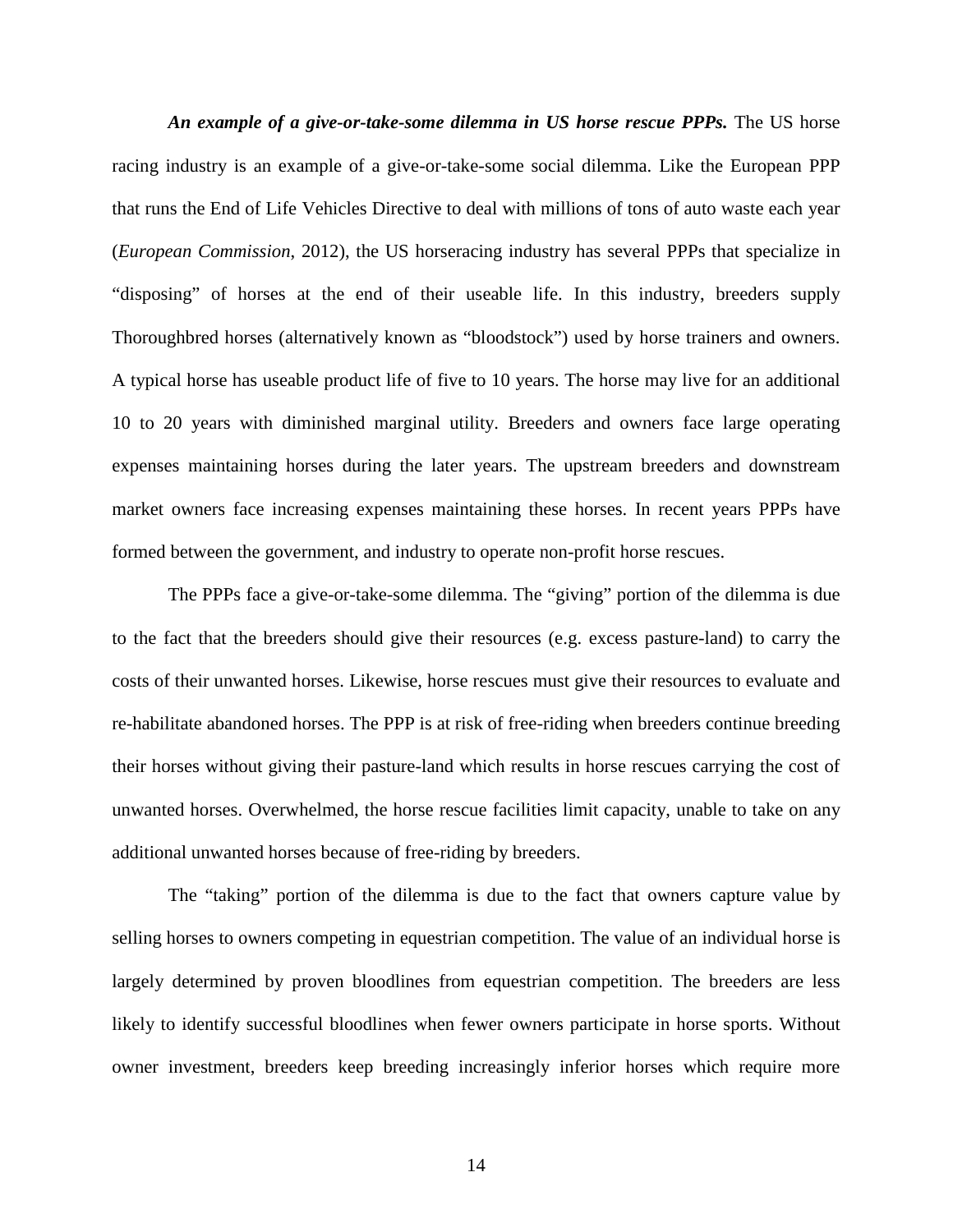resource consumption for lower value products. Like the horse breeders, horse rescues capture value by adopting unwanted horses. Owners may also place a burden on the horse rescues by returning the adopted horses as they become exhausted by sharing their resources between the rescues and their sport. Rather than cooperating to create new market segments, breeders and rescues are tempted to compete for the remaining owners while neglecting opportunities for increasingly needy horses. The take-some dilemma occurs when breeders or the horse-rescues cannot extract value from the PPP by either selling horses or adopting horses.

Left unchecked this supply chain collapses from a give-or-take-some dilemma. The pernicious cycle between breeders, owners and rescues ratchets up. Breeding firms and horse rescues declared bankruptcy due to the absence of owners investing in horses. With no remaining capacity to take on the horses, many domesticated horses were set free, illegally, on other's private property and public land (*Sun Times*, 2012).

#### **RESOLVING PUBLIC-PRIVATE PARTNERSHIP SOCIAL DILEMMAS**

Once we are able to recognize the three social dilemmas facing PPPs, we may turn to discussing how supply-chain integration and social dilemma literatures can help us navigate these dilemmas. Answering the call for theoretical elaboration on the mechanisms and antecedents to cooperation in PPPs (Kivleniece & Quelin, 2012), this section presents the mechanisms for cooperation and a taxonomy of modes for encouraging cooperation in PPP social dilemmas.

#### **Psychological Mechanisms to Cooperation**

Social dilemma theory identifies three cooperation mechanisms: trust (Rockmann & Northcraft, 2008), efficacy (Kerr, 1996), and social responsibility (De Cremer & Van Lange,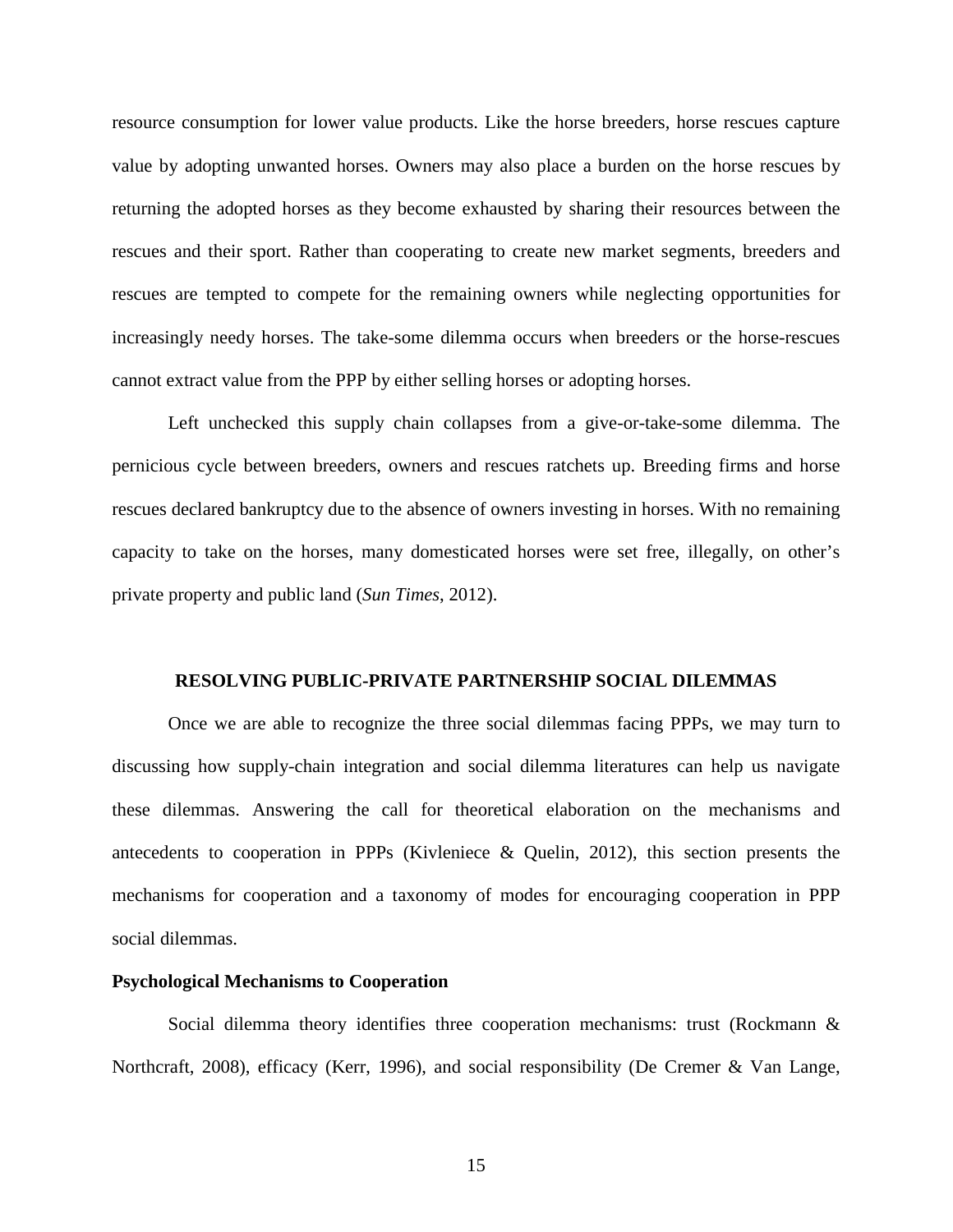2001). *Trust* is "a psychological state comprising the intention to accept vulnerability based upon positive expectations of the intentions or behavior of another" (Rousseau, Sitkin, Burt, & Camerer, 1998, p. 395). For cooperation to occur in social dilemmas, partners must not only want to cooperate but also expect that the other partners will cooperate (McCarter, Mahoney, & Northcraft, 2011; Morgan & Hunt, 1994).

*Efficacy* is a "conviction that one can successfully execute the behavior required to produce the outcomes" (Bandura, 1977, p. 193). Comparing trust to efficacy, trust then is a motivator about intentions to cooperate. Efficacy as a motivator is about the means to cooperate (Kerr, 1992).

Lastly, *social responsibility* is "the moral obligation to further the collective's interest" (van Dijk & Wilke, 1997, p. 197). When it is clear that one's actions can impact another's wellbeing, a moral norm is activated – a perception of how one *should* act, and failure to follow this norm diminishes self-worth (Schwartz, 1970). The idea of norms, similar to social dilemma, suggests that as individuals focus more on how their behavior affects others, they will perceive cooperation as the right course of action (Schwartz-Shea & Simmons, 1995).

#### **A Taxonomy of Modes to Cooperation in Public-private Partnership Social Dilemmas**

Our taxonomy combines social psychology and management approaches to navigating social dilemmas. Social psychology reviews of social dilemma solutions focuses on how the solution is executed. Management research focuses on what the solution does to increase cooperation.

The first dimension of our current taxonomy comes from social psychologists Messick and Brewer (1983) who separate social dilemma solutions by whether they are unilaterally or jointly implemented. Relating this idea to PPP social dilemmas, governance value analysis suggests that PPPs may be governed autonomously or integrative (Kivleniece & Quelin, 2012).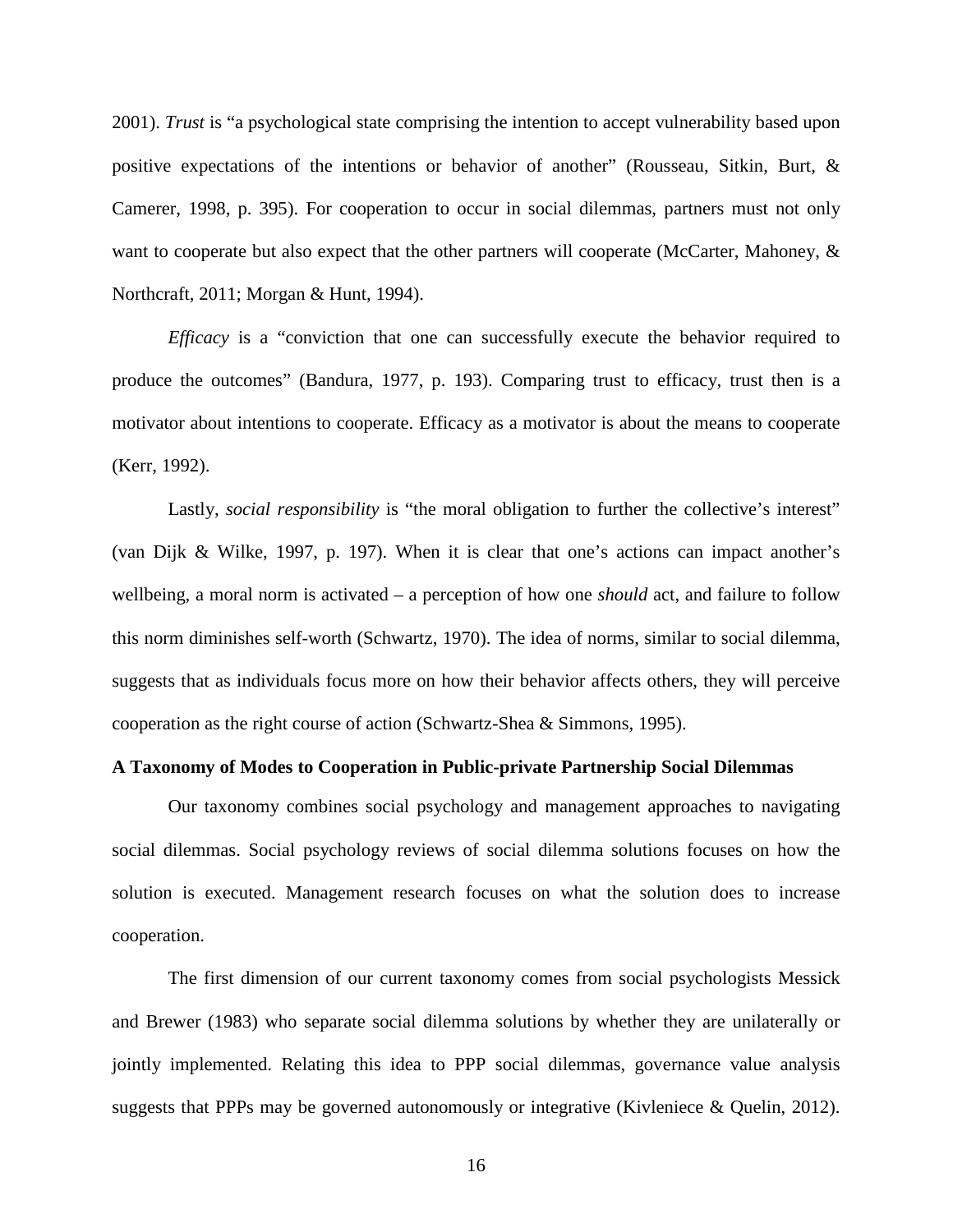Autonomous PPPs require cooperation but feature intense private firm authority. Integrated PPPs exhibit joint authority and rights between the public and private partner. The joint-unilateral dimension describes whether the intervention is imposed unilaterally (e.g., one partner behaving autonomously) or through integration which coordinated efforts by all partners in the social dilemma.

Our second taxonomic dimension is taken from management scholars Zeng and Chen (2003), who separate social dilemma solutions into whether the intervention affects the partners' perception of the social dilemma's structure, called structural solutions, or of perceptions of each partner, called motivational solutions. Delineating between structural and motivation solutions enhances understanding of how PPPs can navigate social dilemmas because PPP supply chains may need to select either proactive or reactive solutions (Martens, Crum, & Poist, 2011). A reactive structural solution may be socially costly while a proactive motivational solution may prove impractical due to time constraints. For example, a PPP may not excuse a member as a structural solution to scale problems because of public opinion. Likewise, a motivational response may not induce cooperation quickly enough in a humanitarian emergency.

Table 1 summarizes our taxonomy with the joint-unilateral (or the means) dimension on the Y-axis and the structural-motivational (or the ends) dimension on the X-axis. In addition to bridging management (Zeng & Chen, 2003) and social psychology (Messick & Brewer, 1983) approaches to studying social dilemmas, our taxonomy allows managers to know what strategies are at their disposal as a function of the PPP's structure and manager autonomy. For instance, Quadrant IV would stem from circumstances where PPPs have difficulty manipulating payoffs *and* the manager enhancing the relationship among partners lacks sufficient buy-in. The taxonomy provides the manager a vehicle to consider strategies from different quadrants and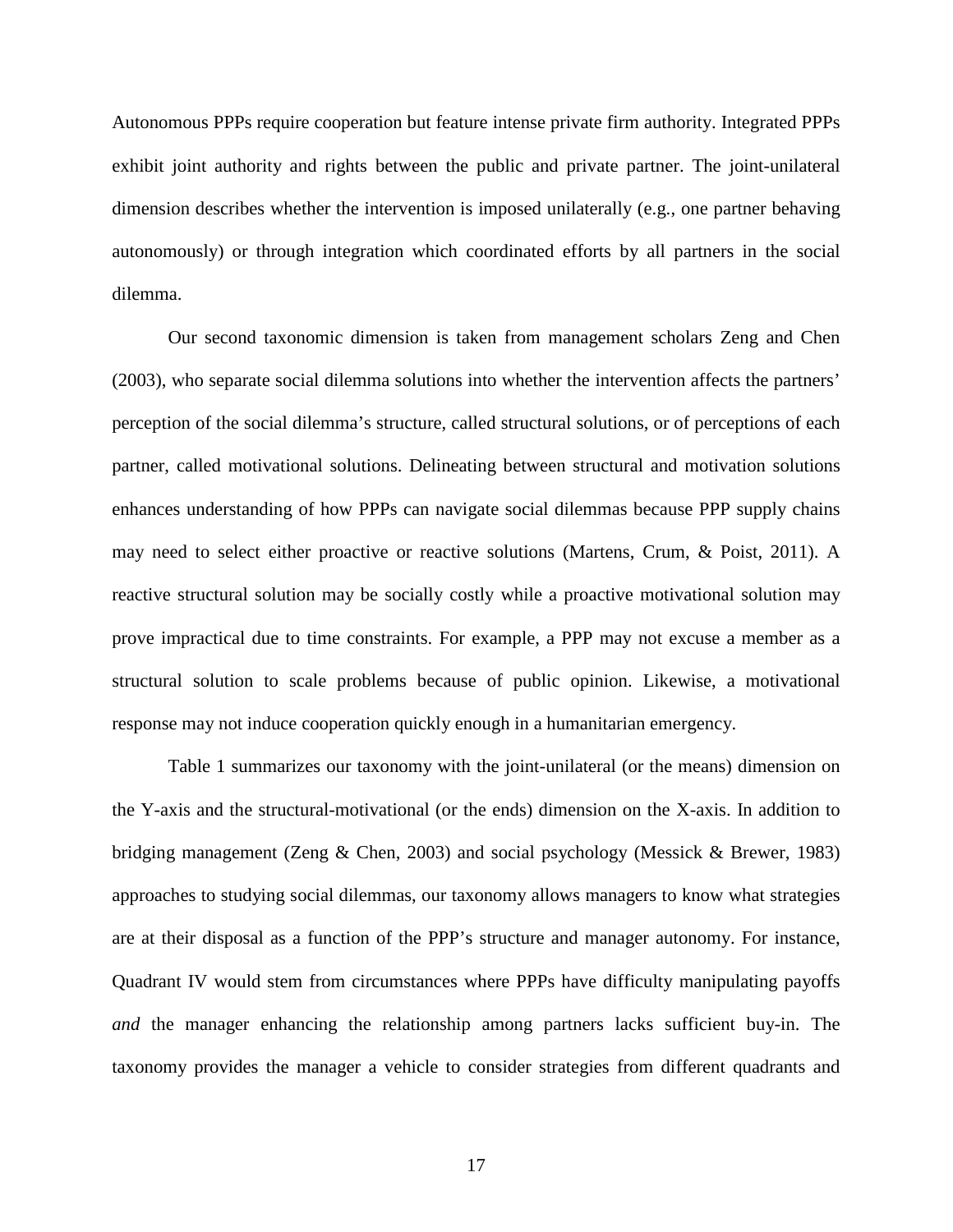predict whether these other strategies would be feasible in garnering collective action. The usefulness of the taxonomy requires managers to select the appropriate quadrant for their PPP.

In the remaining portion of section three, we review each quadrant in Table 1, provide two modes of enhancing cooperation, discuss the psychological mechanisms affected by the modes, and provide examples of PPPs using these modes. The two modes in each quadrant of the taxonomy are merely samples. In the current taxonomy the mechanisms – trust, efficacy, and social responsibility – are not bound to a particular quadrant or mode. In some instances, a mode's effect on cooperation may hinge on several mechanisms.

Insert Table 1 about here

#### **Quadrant I: Joint-Structural Solutions**

Quadrant I contains joint-structural solutions coordinated and implemented by the partners to alter how the social dilemma is perceived by those involved. Two modes of jointstructural solutions are criticality and the number of partners in the PPP.

*Criticality.* One reason for self-interest in PPP social dilemmas is that a partner has incentive to free-ride on the cooperative behavior of others (Smith, Woodward, Acharya, Beaglehole, & Drager, 2004). A reason for partners' free riding is that they are substitutable (McCarter & Northcraft, 2007), that is their input is perceived as replaceable by others, because of this a partner may opt to free ride relying on others to "pick up the slack" (McCorkle et al., 1999).

One way of discouraging free-riding is to have unique critical partner contributions (Chen, Au, & Komorita, 1996). When each partner is critical for attaining collective action, freeriding becomes impossible (Kollock, 1998). In supply chains, criticality occurs structurally or psychologically. For instance, supply-base reduction minimization the actual number of partners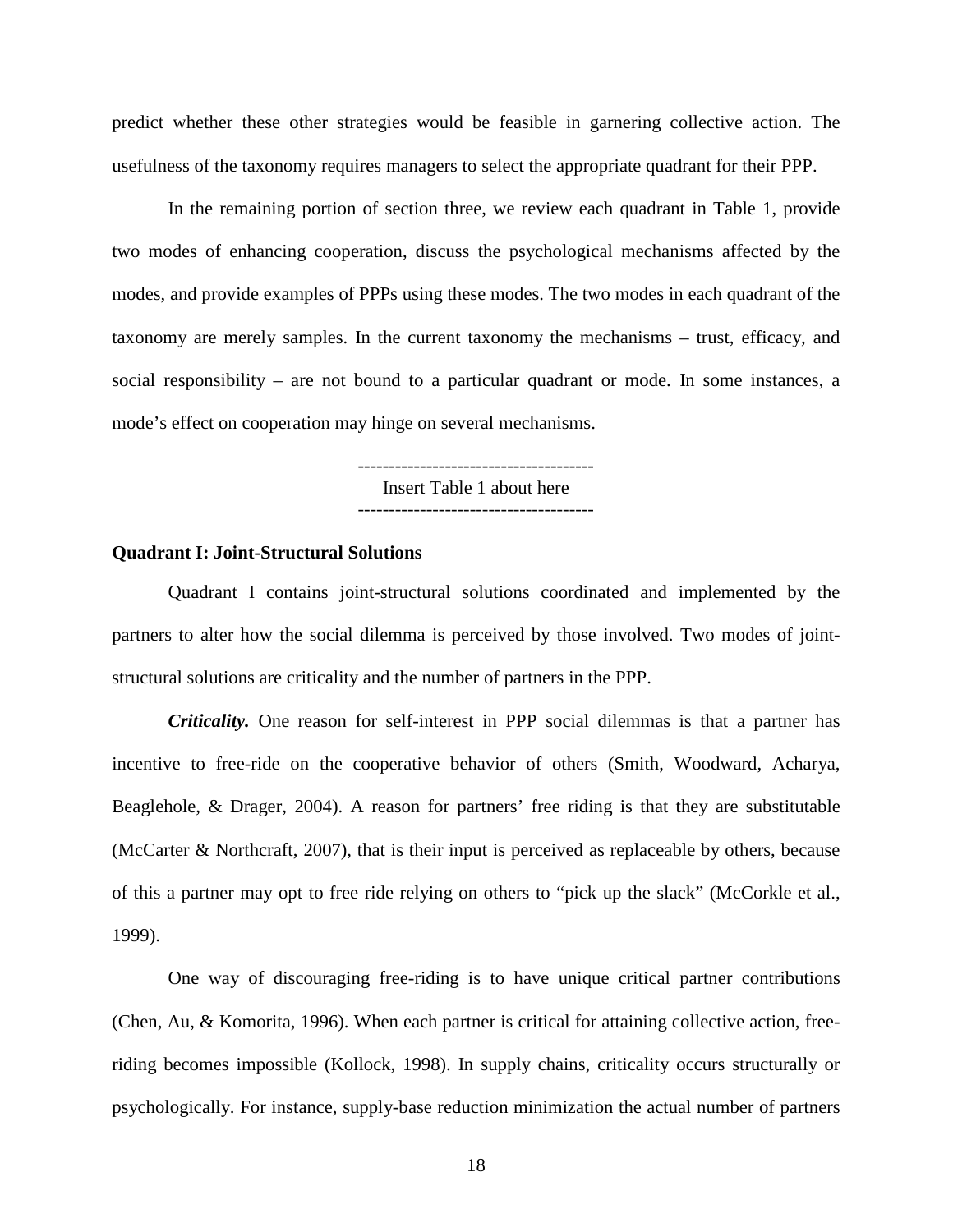in the supply chain which reduces coordination and monitoring costs (Sarkar & Mohapatra, 2006; Ogden & McCarter, 2004). Creating criticality in PPPs enhances cooperation in two ways. First, individuals experience enhanced self-efficacy because they perceive themselves as having a greater impact of achieving collective action (Chen et al., 1996). Second, individuals' trust in the partnership increases because a structure with high criticality removes the incentive to freeride (McCarter & Northcraft, 2007).

An example of this is the Tripartite First Nations Health Plan composed of the First Nations Health Council, British Columbia Ministry of Healthy Living, and Canadian Public Affairs. Tripartite First Nations Health Plan's goal is to improve the health of children and families of aboriginal descent in Canada. To encourage cooperation, the partners of this PPP stress that each other's contribution is essential and has structured the PPP such that each partner holds a resource that cannot be substituted by another partner (*First Nations Health Council*, 2009).

*Number of partners.* Another reason for self-interest in social dilemmas is that partners become overwhelmed by the complexity of achieving collective action (Weick, 1984). A common source of complexity is the number of partners attempting collective action (Franzen, 1994). PPP scholarship recognizes the potential tradeoff of partnership size. While more partners can equate to more resources, more partners can also equate to cooperation problems (Hartwich et al., 2007).

There are several reasons why decreasing the number of partners enhances cooperation. Individuals that are part of groups small in size see themselves as more efficacious in achieving collective action (Kerr, 1989). Further, trust in each other's intentions to cooperate has more of

19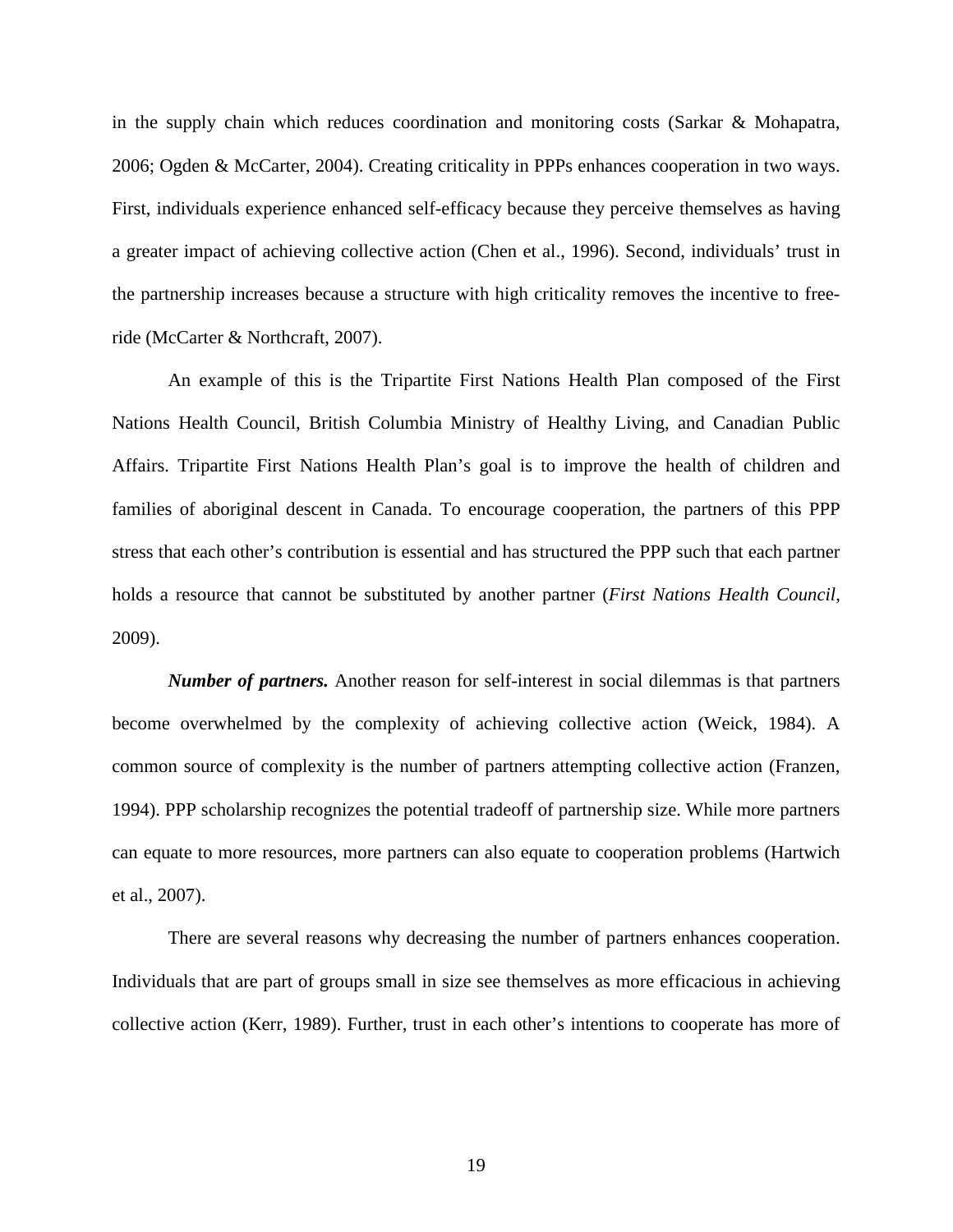an impact on small groups (Sato, 1988). Hartwich and colleagues (2007) submit that controlling the number of partners is essential for PPP success for "confidence building" among partners.

Reducing the number of PPP partners, within reason, leads to lower transaction costs and higher cooperation (Olson, 1965). For example, PPPs in Kenyan vegetable supply chains faced high transaction costs because partnerships were as large as 350 partners (Narrod et al., 2009). Narrod and colleagues (2009) observed that decreasing the PPP partnership base tenfold reduced transaction costs and encourages cooperation.

#### **Quadrant II: Joint-Motivational Solutions**

Quadrant II holds the joint-motivational solutions that partners coordinate and implement to alter how they perceive one another. Two modes of encouraging cooperation through jointmotivation are perceived interdependence and beneficiary contact.

*Perceived interdependence.* Self-interest abounds when partners perceive their actions as completely independent. Interdependence can be established by shaping the individuals' perception of the problem (Schwartz-Shea & Simmons, 1995). Depending on how partners frame the problem, they may place different weights on self- and collective interests (Tenbrunsel  $\&$ Northcraft, 2010). When partners view the problem differently, one partner may perceive their behavior as interdependent while others view their behavior as independent. In a study of hotel towel reuse, Goldstein et al. (2008) found that invoking a frame closer to an individual's immediate situation is more effective than general environmental appeals. Individuals are more likely to view their choices as interdependent when others perceive themselves more similar to each other.

Trust is increased when individuals view the frame as interdependent. Trust stems from individuals ability to identify with each other. For example, Goldstein et al.'s (2008) hotel towel reuse study harkens to the Christian adage "love thy neighbor as thyself". When we identify the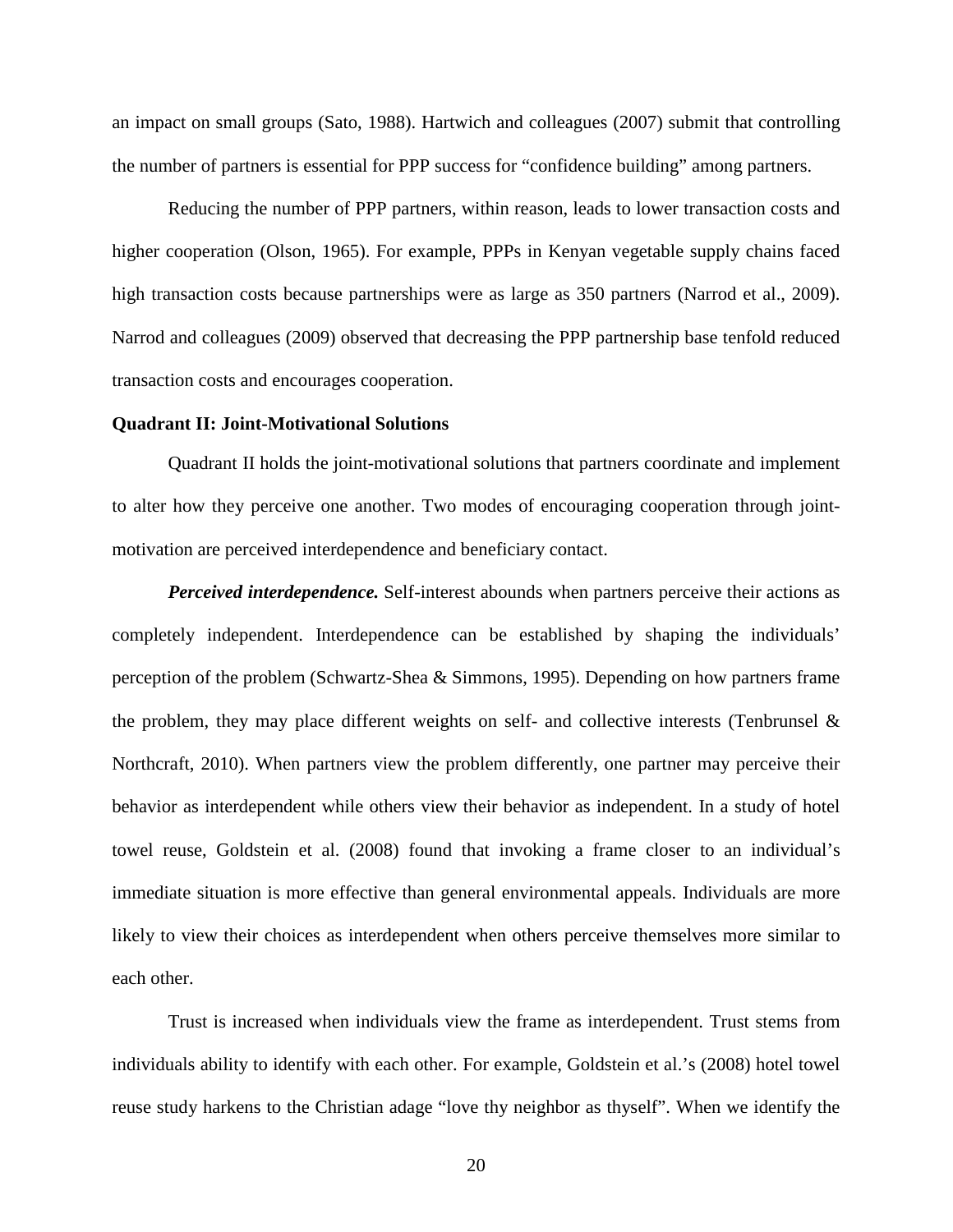others who had previously stayed in the same hotel room with ourselves we are more likely to cooperate and reuse the towels. Individuals trust through a leap of faith that the others at the hotel are indeed similar (Van de Ven & Ring, 2006).

Such perceived interdependence could resolve the dilemma faced by horse rescues PPPs. Horse breeders may be less likely to breed beyond demand and attend to end-of-useable life care of horses if they view their breeding decisions as interdependent with horse rescues and owners. Breeding farms tend to be short-sighted during hot markets and breed several offspring despite the risk that the offspring may come of age during a cold market (Whiteley, 2010). These firms' independent decisions lead to overcapacity driving down prices. The breeding farms are worse off and must increasingly rely on the horse rescues to pick up the excess capacity of horses. Thus, the breeders need to trust each other that one breeder is not going to take advantage of others' capacity by over-breeding. By framing the problem as one of joint interdependence, the breeders are more likely to commit to managing end-of-useable life in their present breeding decisions.

*Beneficiary contact.* PPPs form to affect individuals, families, and communities in positive ways (Reich, 2000). In relationships, social-dilemma solutions change human behavior such that individuals, families, and communities incur social benefits rather than social burdens. Kollock (1998) suggests that individuals are not myopic in terms of self-interest, and self-interest exacerbates social dilemmas.

Social dilemmas may reach resolution by enhancing partners perceived impact on beneficiaries. A *beneficiary* is broadly defined as "the people and groups of people who believe their actions … have the potential to positively affect" (Grant, 2007, p. 395). This perceived impact can be achieved by contact between the partners and beneficiary in the social dilemma.

21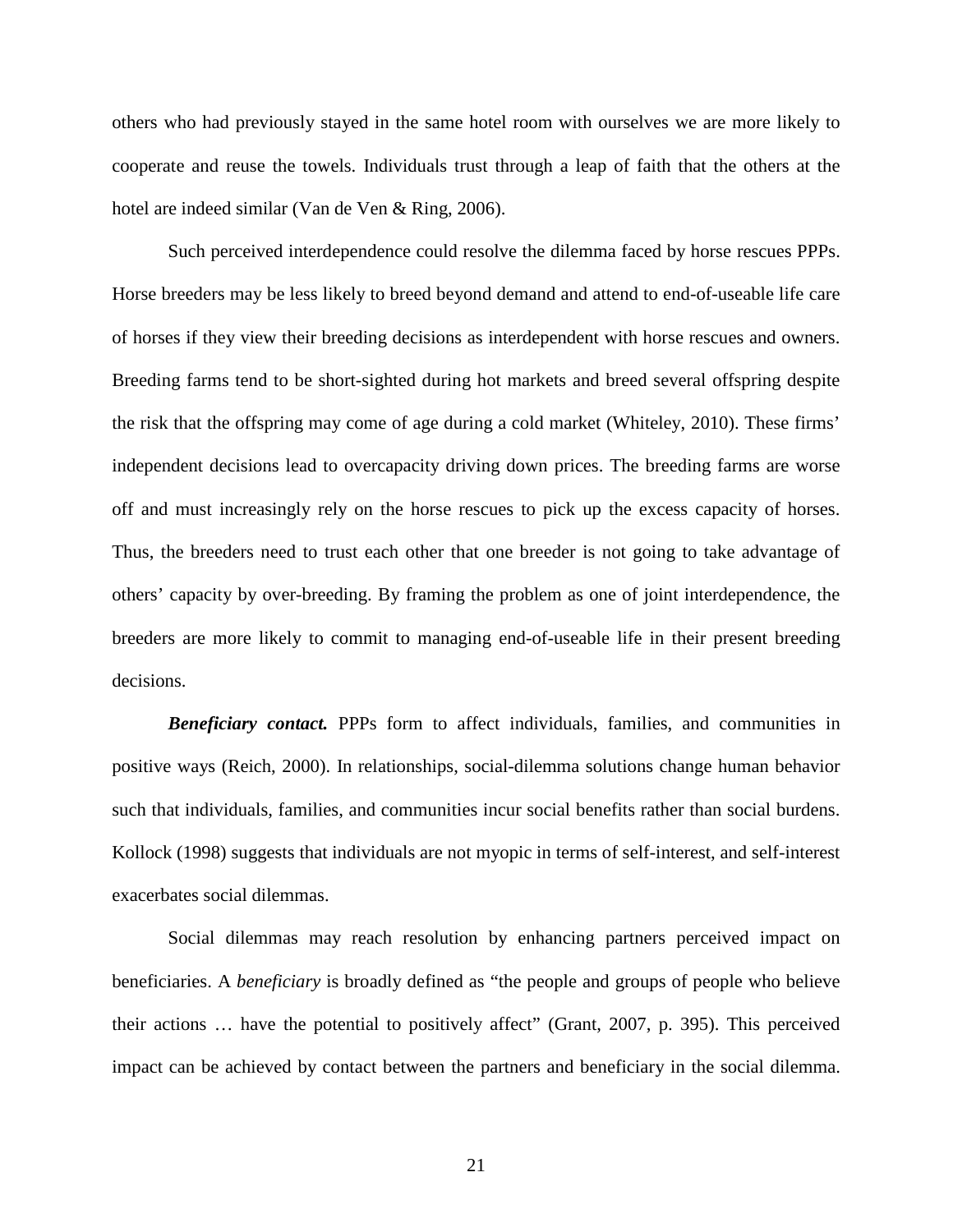The PPP may be structured "to provide opportunities for [partners] to interact and communicate with the people affected by their work" (Grant, 2007, p. 398). This may be why PPPs attempting to navigate give-some dilemmas invite donors to tour program offices and meet people who receive assistance (*California Polytechnic State University*, 2012). Similarly, leaders in PPPs may accomplish the same thing by establishing contact between PPP partners and individual, family, and community members that affected by successful collective action (Grant, 2012). The International Organization for Migration uses such a strategy. This organization arranges for case workers to meet with individuals saved from human trafficking by the efforts of these case workers (Berman, Asheer, Miller, & Halvorsen, 2010).

Beneficiary contact encourages cooperation by increasing efficacy, what Grant (2007) terms *perceived beneficiary impact*. Individuals see the impact they have on another and this feedback resolves the uncertainty about the contribution their cooperation makes (Kerr, 1992). Grant et al. (2007) found that fundraising workers' contact with beneficiaries, such as receiving appreciation letters, increased the amount of donations these workers subsequently raised, and this effect was mediated by perceived impact.

#### **Quadrant III: Unilateral-Structural Solutions**

The solutions in Quadrant III are unilateral-structural solutions implemented by individual partners to alter how the other partners perceive the social dilemma's structure. The two modes consistent with Table 1 are informal sanctions and the framing ownership.

*Informal sanctions.* Informal sanctions are unilateral structural mechanisms which induce cooperation in social dilemmas (Fehr & Fischbacher, 2004). Individuals relying on informal sanctions invoke trust. Parties cooperate due to the perceived benefit that they will gain from the interaction but are wary that in a high trust/high distrust conditions an individual may

22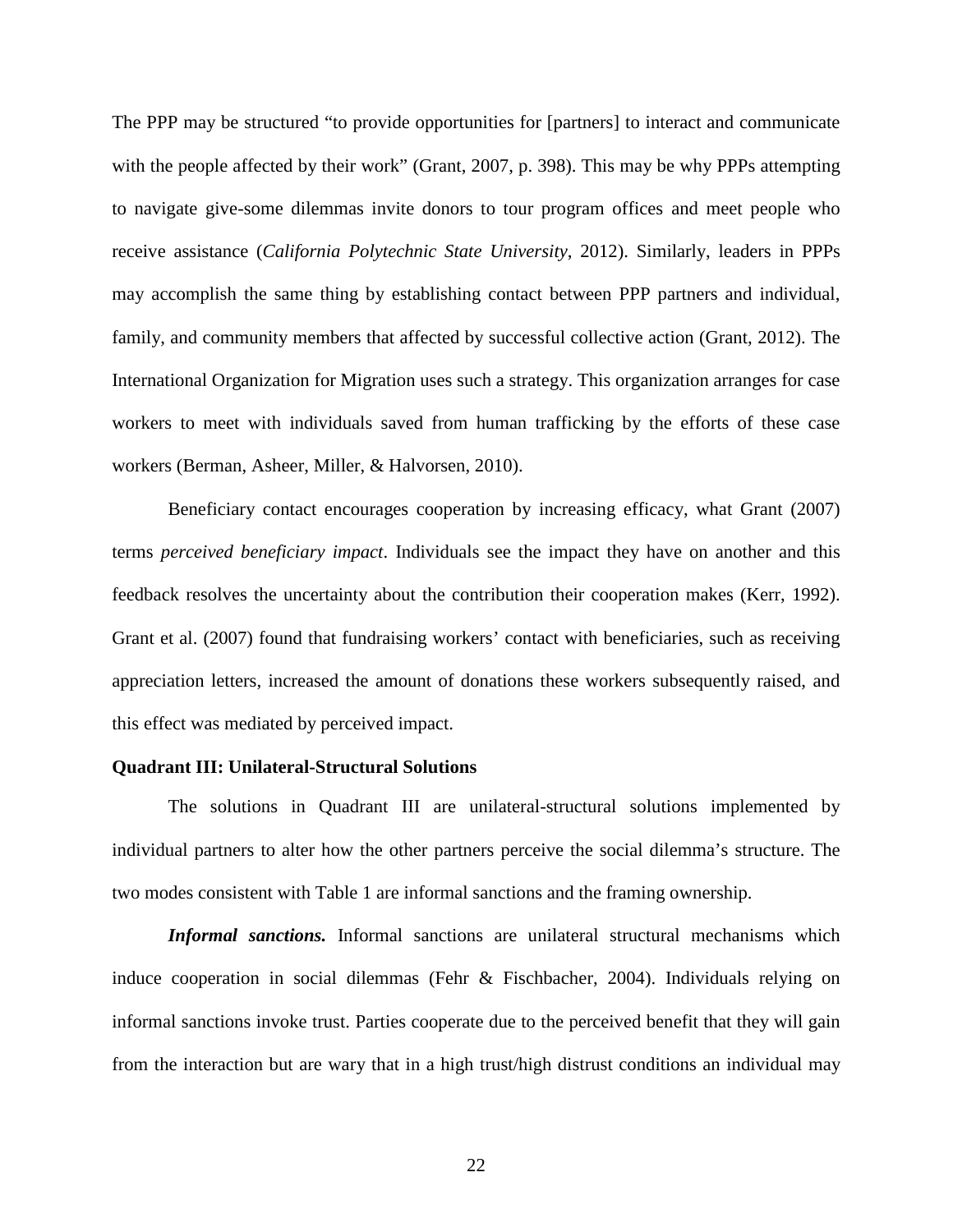retaliate (Lewicki, McAllister, & Bies, 1998). Thus, "opportunities are pursued, but the risks are regularly monitored" (Rousseau et al., 1998, p. 399).

Heightened monitoring occurs when individuals use informal sanctions, such as in doctoral advisor-student relationships. For instance, doctoral students may fear that their advisors will not give them as much time and feedback, in favor of other colleagues and students, thereby omitting valuable information. In reality, the advisor may simply be managing the plethora of tasks and responsibilities at hand (Kramer, 1994). Such a heightened sensitivity causes individuals to misinterpret information related to the antecedents of trust (Kramer, 1996). Indeed, Kramer's (1994) study of student-advisor relationships found that advisors were more likely to attend to task-performance based aspects of trust, while students spent three-times more of their attention on relationship based aspects of trust. The student merely perceives a potential risk to future benefits, opts to cooperate, and continuously obsesses over such risks. Thus, informal sanctions may prime individuals to cooperate by cultivating trust and keeping the partners wary of potential retaliation even if such retaliation is indirect.

PPPs related to R&D initiatives may experience an informal sanction when key scientific information is withheld from a scientist who fails to cooperate with their scientific community. In an R&D alliance, a scientist who changed allegiances between the firms was outcast (de Rond, 2003). In stable communities like scientific research fields an informal sanction is effective. This is because a scientist's early research discoveries and future promotions depend on a community of scholars to promote the scientist's research stream. Thus, a PPP requiring the full cooperation of researchers face an informal sanction of lossed access to vital information and support for their research stream.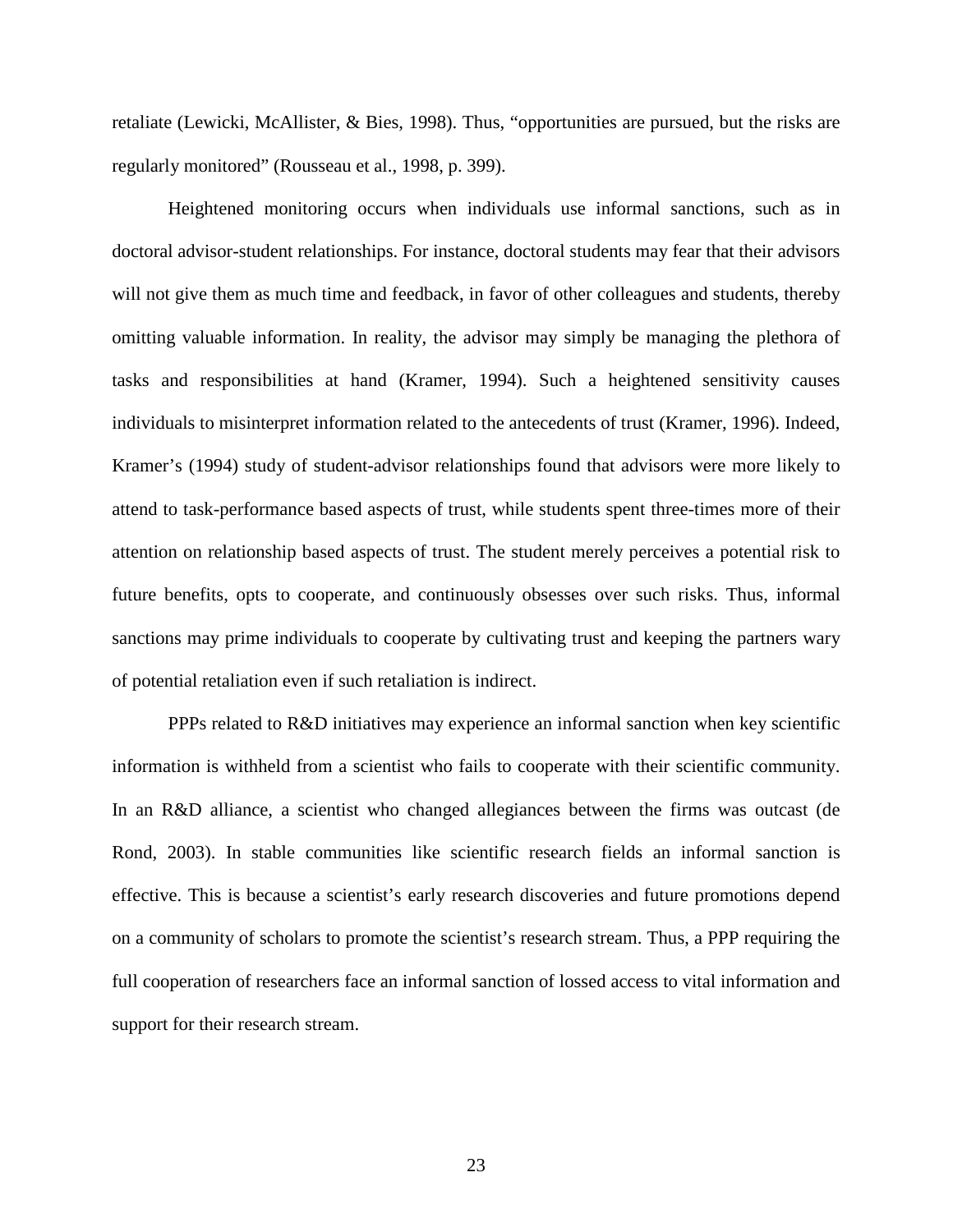*Framing ownership.* Partners involved in a social dilemma do not necessarily see the situation similarly (Tenbrunsel & Northcraft, 2010). There is often uncertainty in situations about what rules and behaviors are appropriate (March, 1994). Because of this uncertainty, individuals perceive situations differently due to various contextual cues and different norms (Messick, 1999). Drawing from appropriateness logic, Weber et al. (2004, p. 283) submits that individuals do not only calculate the costs and benefits of cooperation in social dilemmas, but also subconsciously ask themselves "What is the normative context of this situation, and what would others expect me to do in a situation like this one?" Thus an individual's perception of socially responsibility alters by mere changes in social context, rather than the payoff structure (van Dijk & Wilke, 1997).

Mismatched logics of appropriateness are a barrier to new geo-engineered technology that is created through the SPICE partnership (Cressey, 2012). In this PPP, partners cannot agree on who owns certain technologies. Some partners perceive the project as "theirs" and consequently perceive that they are entitled to additional rents and rights. In contrast, others perceive the project as open source and that everyone is entitled to the benefits from SPICE initiatives.

## **Quadrant IV: Unilateral-Motivational Solutions**

Quadrant IV contains the unilateral-motivational solutions that an individual partner may use to impact how the partners view each other. The modes illustrated in this section are communication and group identity.

*Communication.* Communication, particularly fact to face communication, induces cooperation in social dilemmas (Dawes, McTavish, & Shaklee, 1977). Partners gain additional information about each another and the details of the social dilemma (Kollock, 1998).

24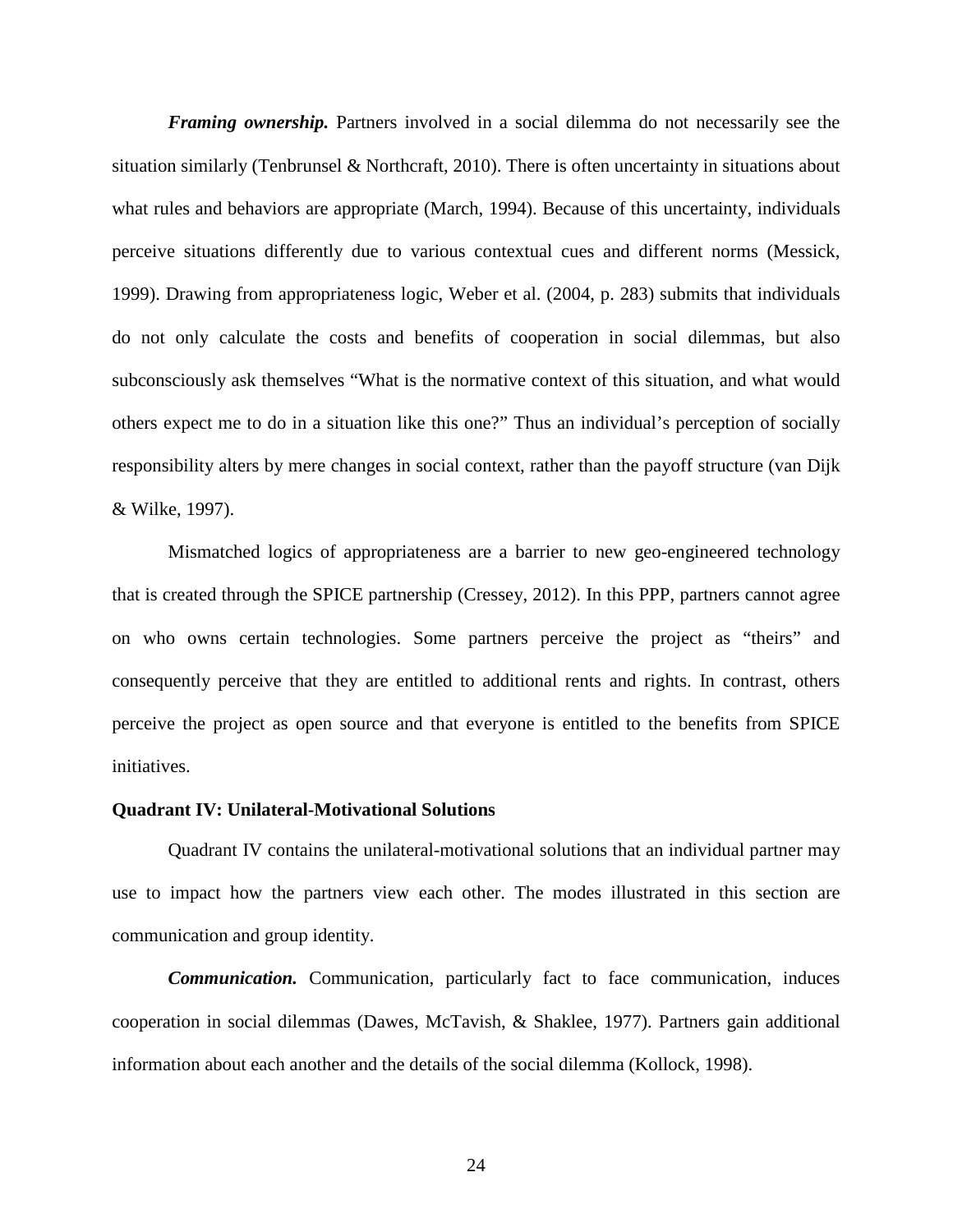Communication develops trust which leads to cooperation (Ostrom, 1998). Trust is created by reliable and dependable ongoing interactions (Rousseau et al., 1998). When individuals can predict the reliability of the other's actions they have a higher likelihood of cooperating with each other (Axelrod, 1984). Communication allows individuals to agree about their level of commitment to the collective and thus builds trust.

In PPPs, communicating may yield higher levels of cooperation. For instance, greater communication about the end-of-useable life problems between breeders, owners and rescues may increase their sense of commitment to managing herd levels. Breeders may plan for end-ofuseable life care, even if the long-term effects of their breeding are delayed by thirty-years. Moreover, breeders that regularly commit to conversations about population level management and end-of-useable life issues could trust each other to cooperate and manage herd levels. Indeed growing levels of industry lobbying brought the parties together who would ordinarily not meet face-to-face. Such meetings proved invaluable for additional insights into the over-population problem and subsequently increasing support. PPPs that communicate, and in particular communicate face-to-face, may have lower coordination problems (*New York Thoroughbred Horseman's Association Newsletter*, 2012).

*Group identity.* Group identity is an invaluable way of encouraging cooperation. Identity is the way that we display intentions and establish norms and build our PPP reputation (Ostrom, 1998). Norms shape the internal valuation an individual places in their actions (Ostrom, 1998). A group member might gain a positive valuation such as the "warm glow" (Andreoni, 1995) by helping another more than themselves. Alternatively, group members might incur a negative valuation by performing an act out of "duty" (Knack, 1992). Such norms foster a community which seeks to maintain and enforce a group's identity (Coleman, 1987).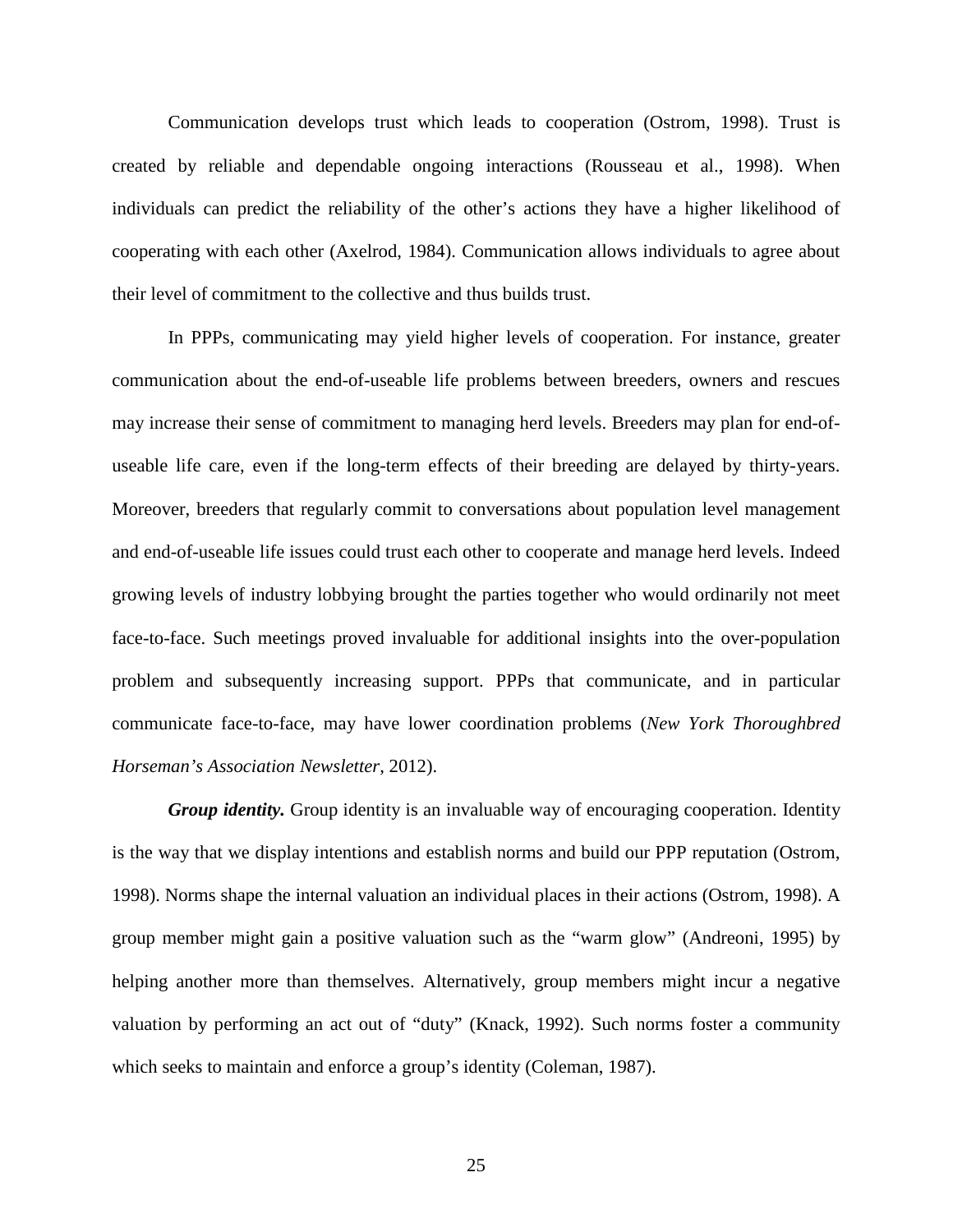Trust, particularly of a relational form, may elicit more of an emotional response from identification with others (Coleman, 1990). Deeply-held partner norms may be at risk of violation when actors face a social dilemma. Our reputation, built upon group identity, sets the stage for whether others can expect us act in a cooperative manner. Thus, a group's identity and coinciding norms affect their ability to perceive each other as trustworthy and whether the group members will reciprocate (Ostrom, 1998).

A partner that encourages group identity fosters a greater sense of cooperation. This is particularly true in instances where stakeholders may have competing or conflicting beliefs regarding the group norms (Zaheer & Fudge Kamal, 2011). UNICEF unilaterally created a shared identity with the local communities and businesses to provide iodized salt (Gulati, 2009). The local communities needed education on the health benefits of the iodized salt over naturally available salt. Efforts in aligning the project with local norms through imagery and local festivals proved invaluable. UNICEF also gained the cooperation of local companies through food cooperatives to distribute the iodized salt. The PPP for iodized salt in India claims its greatest successes due to public mobilization from a shared identity and norms of responsibility protecting the salt.

#### **DISCUSSION AND CONCLUSION**

The current theorizing responds to the seeming absence of social dilemma research (e.g. Defee, Williams, Randall, & Thomas, 2010) in the supply chain literature. Viewing the governance of PPP supply chains as a social dilemma makes several contributions to PPP research. First, the social dilemma framework, coupled with our taxonomy, provides a psychological foundation of understanding and improving cooperation in PPPs. Weihe's (2010)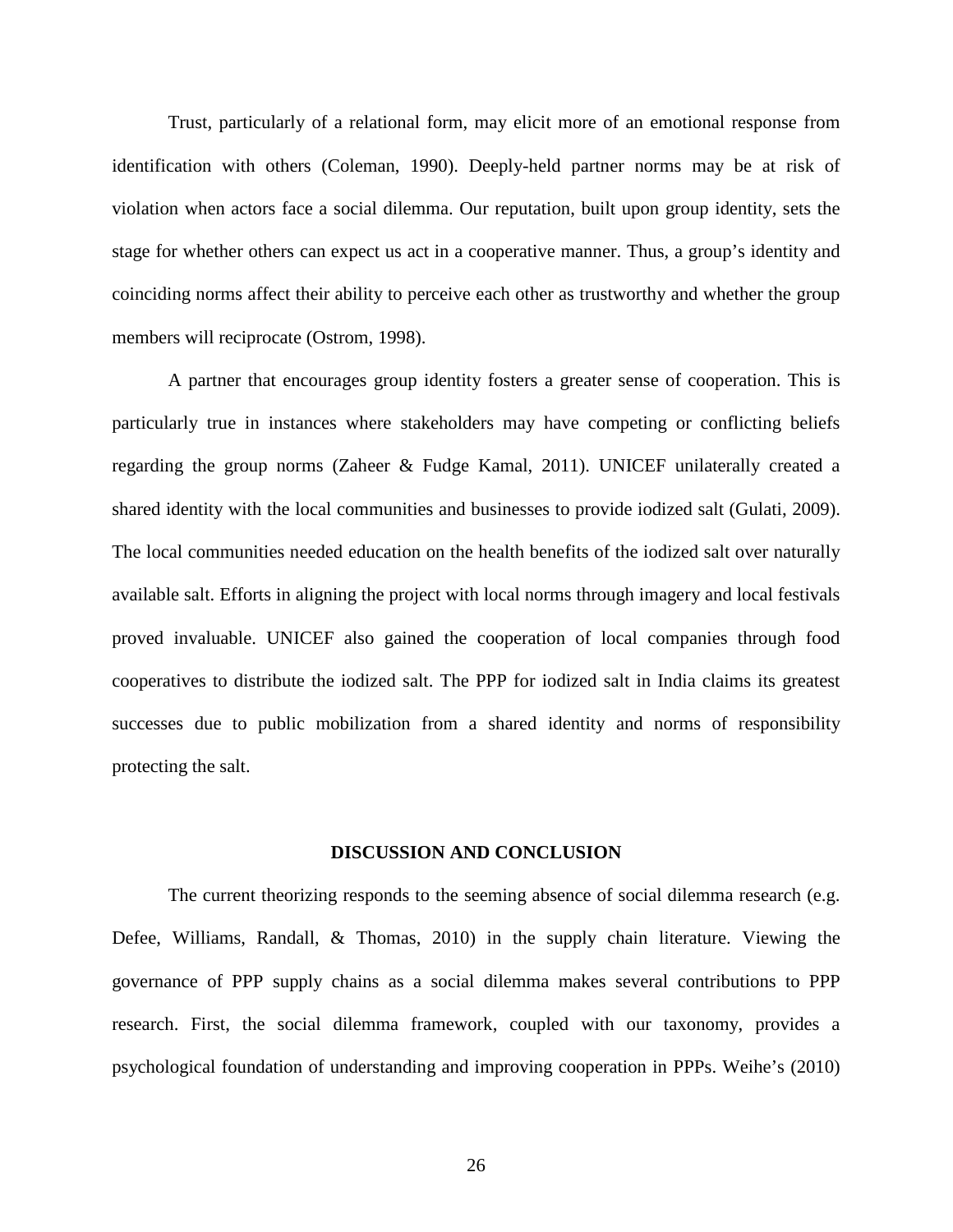work on PPPs, essentially asks the question "once a PPP is formed through integration how is cooperation sustained and hindered?" Answering this question reveals a paradox of PPPs. PPPs form to address large-scale social dilemmas facing communities and nations (Kivleniece  $\&$ Quelin, 2012), and yet once PPPs form, a PPP's success is a social dilemma in and of itself. Partners are torn between cooperating and competing with each other to achieve goals that benefit themselves as well as social welfare (Das & Teng, 2000). Our taxonomy helps navigate the cooperation-competition paradox.

Second, the majority of social dilemma research in operations management and management science focuses on give-some dilemmas (Agarwal, Croson, & Mahoney, 2010; Celly, Spekman, & Kamauff, 1999; Fawcett, Magnan, & McCarter, 2008b; Gulati, Khanna, & Nohria, 1994; Kivleniece & Quelin, 2012; McCarter & Northcraft, 2007; Zeng & Chen, 2003). The emphasis on give-some dilemmas is most likely because this research focus on resource pooling as a means to create value. By introducing take-some and give-or-take-some dilemmas, we consider what comes after resource pooling. In doing so we seek to ask and answer the Hardin (1976, p. 122) question "and then what?" Hardin (1976, p. 124) observed that, when addressing social problems, "you can never do just one thing." The sustainable PPPs may become a resource that partners may desire to control. The SPICE project illustrates this dilemma. The PPP successfully pooled resources and navigated the give-some dilemma to create a new technology aimed at alleviating global warming. However, this process created a takesome dilemma. Various partners sought to take more credit and control than was perceived fair. This resulted value for no one. The resources ended up simply sitting in a warehouse. Thus, for PPPs to succeed, we submit that supply-chain integration is only the beginning of a successful cooperative PPP governance process.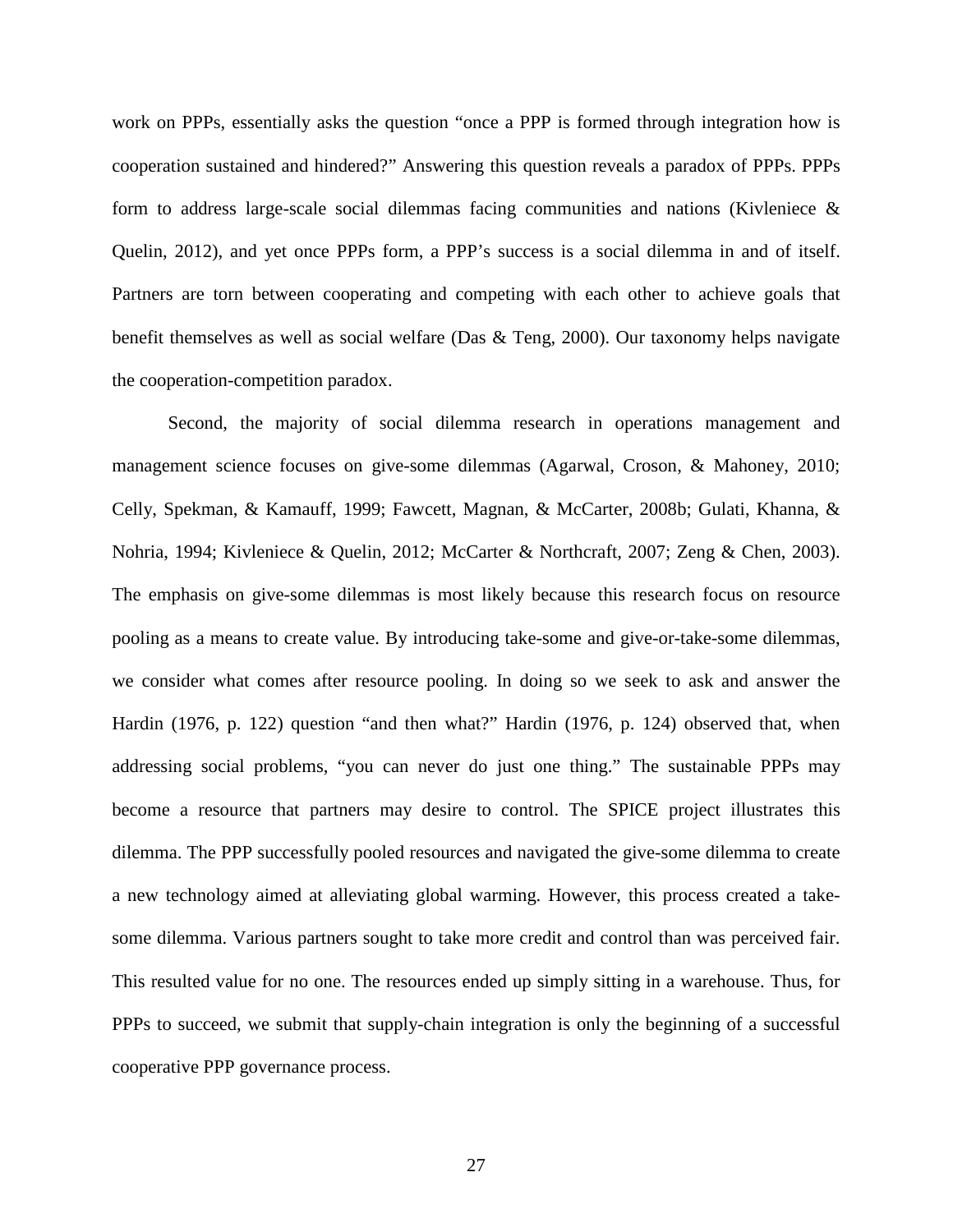Third, our taxonomy extends the supply-chain concept of governance value analysis. Governance value analysis focuses on how alliance structures, such as those found in PPPs, form as a function of the interplay amongst partners' resources. Combining this literature with the social dilemma paradigm, we are able posit which PPP governance strategies – unilateral or joint – will be used as a function of autonomous or integrated strategic partnership. This insight holds key implications for managers seeking to govern integrated PPP supply chains by providing a starting point for what types of solutions support the partnership function of the PPP.

We use the PPP context to push our thinking about social dilemmas. Past social dilemma research makes the assumption that giving more or taking less is pro-social behavior (Dawes, 1980; Van Lange et al., 2013). However, the complexity of PPPs suggests that partners can perceive they are cooperating in a welfare-enhancing system while in actuality their "cooperative" behavior only makes social welfare worse (Hardin, 1974). While recent social dilemma scholarship observes that non-cooperative behavior can be unintentional (Tenbrunsel & Northcraft, 2010), we extend this idea by submitting that intended cooperative behavior can actually harm the collective's welfare.

We introduce the idea of a social dilemma view to PPPs. In doing so, we provide several directions for PPPs specifically and supply chain research generally. One area for further research involves supply-chain arcs of integration (e.g. Frohlich and Westbrook, 2001). For instance, skewed arcs either upstream or downstream may be blocked from full integration. The supply chain remains skewed in its integration to compensate for a social dilemma faced at the other end of the supply chain. By considering the resources and positions of the supply-chain partners full integration, that is the outward facing arcs, may be achieved using our taxonomy.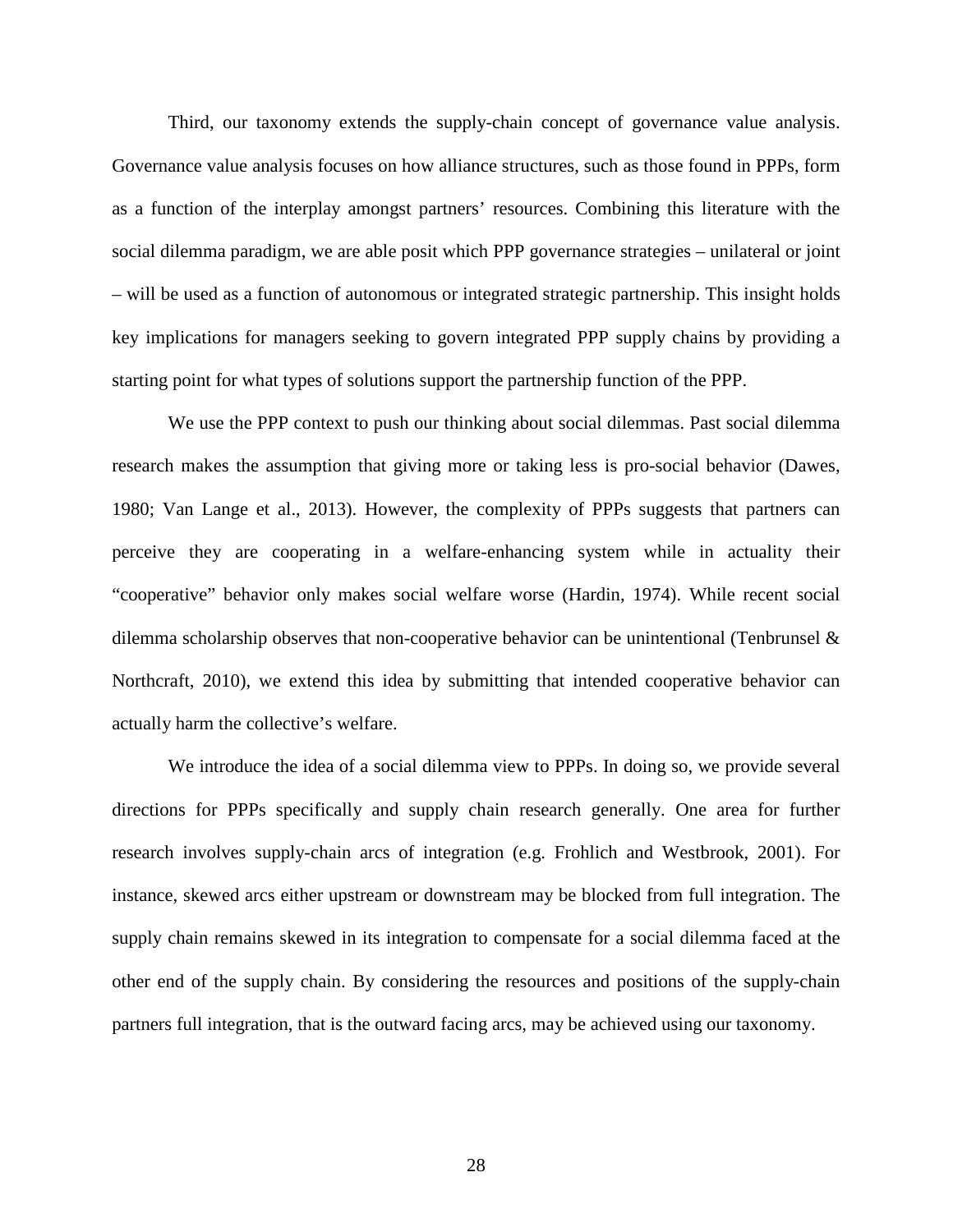Another extension considers the interplay of the social dilemmas throughout a supply chain. Davis and Cobb (2010) claim that overly concentrated economic activity is linked to social inequality. Similarly, Ruester and Neumann (2009) find that transaction costs can spill over from one-transaction to the next moving upstream in a supply chain. PPPs may form as a reaction to burgeoning coordination problems due to an unresolved and pernicious social dilemma. However, the PPP integration may reflect multiple social dilemmas both upstream and downstream. Overly large public-private partnerships may be responding to various social dilemmas building throughout the supply chain. PPPs may fail to achieve desired performance benefits because the partners neglected the interplay between social dilemmas at multiple transactions.

We drew from social dilemma and supply chain management literatures to describe one reason for the success and failure of PPPs. While PPPs create value, their integration can constitute three social dilemmas. These dilemmas stem from the giving of resources, the taking of resources, or a hybrid of the two. This means that supply chain partners must maintain cooperation to enhance PPP performance. By describing this process we have established a foundation that future researchers can use to begin to address calls to understand the psychology of cooperation at the core of successful public-private partnerships.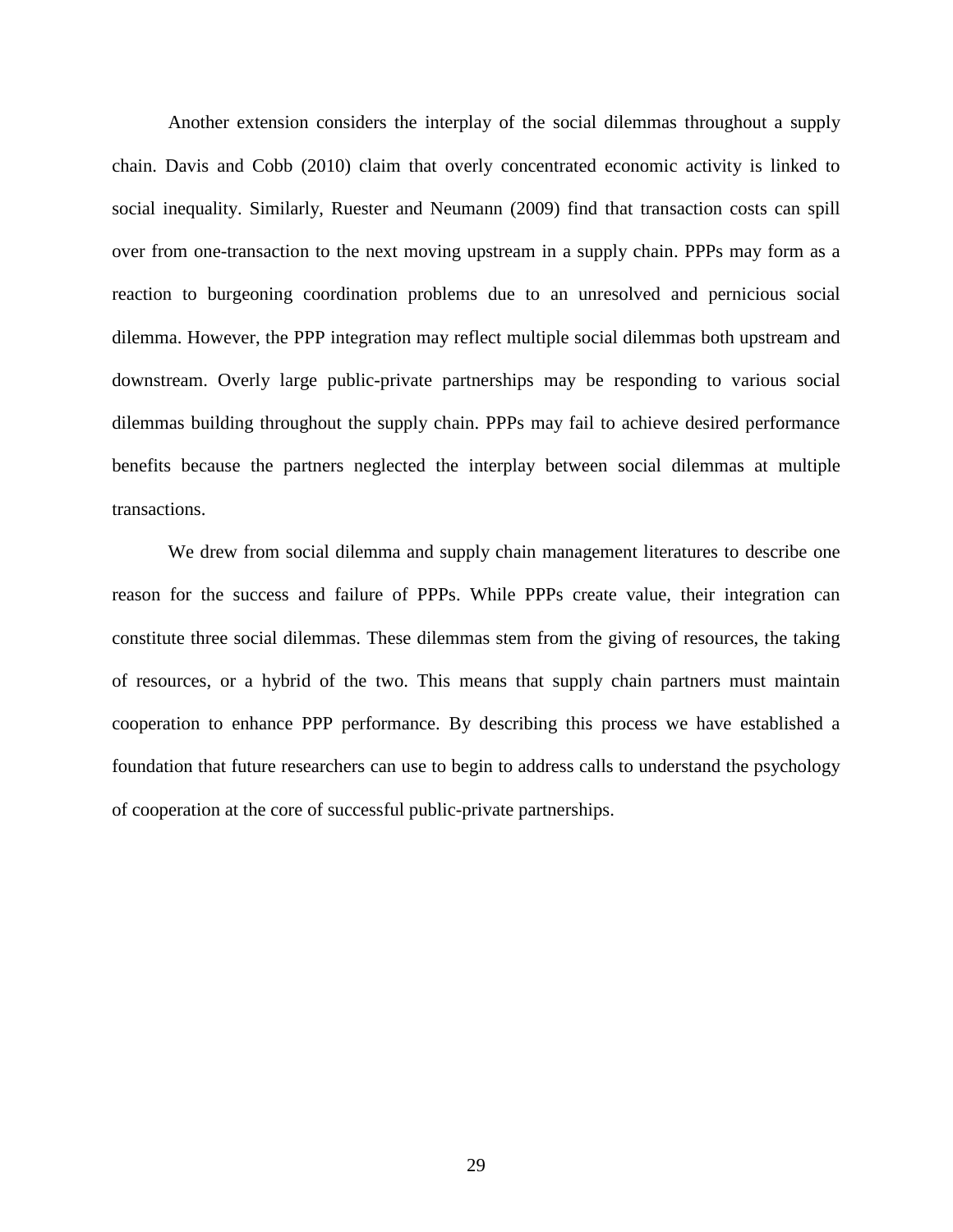#### **REFERENCES**

- Agarwal, R., Croson, R. T. A., & Mahoney, J. T. 2010. The role of incentives and communication in strategic alliances: An experimental investigation. *Strategic Management Journal*, 31(4): 413-437.
- Andreoni, J. 1995. Warm-glow versus cold-prickle: The effects of positive and negative framing on cooperation in experiments. *Quarterly Journal of Economics*, 110(1): 1-21.
- Axelrod, R. 1984. *The evolution of cooperation*. New York: Basic Books.
- Bandura, A. 1977. Self-efficacy: Toward a unifying theory of behavioral change. *Psychological Review*, 84(2): 191-215.
- Berman, J., Asheer, S., Miller, R., & Halvorsen, K. 2010. *Evaluation of the International Organization for Mirgration and its efforts to combat human trafficking*. Olso, Nowary: Norwegian Agency for Development Cooperation.
- Bronson, C. H. 2004. The Suwannee River will become nobody's sewer, *Gainsville Sun*: 10A.
- Cabrera, A., & Cabrera, E. 2002. Knowledge-sharing dilemmas. *Organization Studies*, 23(5): 687-710.
- *California Polytechnic State University.* 2012. Gifts in action See the impact of your support, San Luis Obispo, CA: University Advancement. [http://giving.calpoly.edu/video](http://giving.calpoly.edu/video-archives.html)[archives.html.](http://giving.calpoly.edu/video-archives.html) Site accessed April 24, 2013.
- Cao, M., & Zhang, Q. 2011. Supply chain collaboration: Impact on collaborative advantage and firm performance. *Journal of Operations Management*, 29(3): 163-180.
- Celly, K. S., Spekman, R. E., & Kamauff, J. W. 1999. Technological uncertainty, buyer preferences and supplier assurances: an examination of Pacific Rim purchasing arrangements. *Journal of International Business Studies*, 30(2): 297-316.
- Chen, X.-P., Au, W. T., & Komorita, S. S. 1996. Sequential choice in a step-level public goods dilemma: The effects of criticality and uncertainty. *Organizational Behavior & Human Decision Processes*, 65(1): 37-47.
- Chen, X.-P., & Bachrach, D. G. 2003. Tolerance of free-riding: The effects of defection size, defection pattern, and social orientation in a repeated public goods dilemma. *Organizational Behavior & Human Decision Processes*, 90(1): 139-147.
- Coleman, J. S. 1987. Norms as social capital. In G. Radnitzky, & P. Bernholz (Eds.), *Economic imperialism: The economic approach applied outside the field of economics*: 133-155. New York, NY: Paragon House.

Coleman, J. S. 1990. *Foundations of social theory*. Cambridge, MA: Harvard University Press.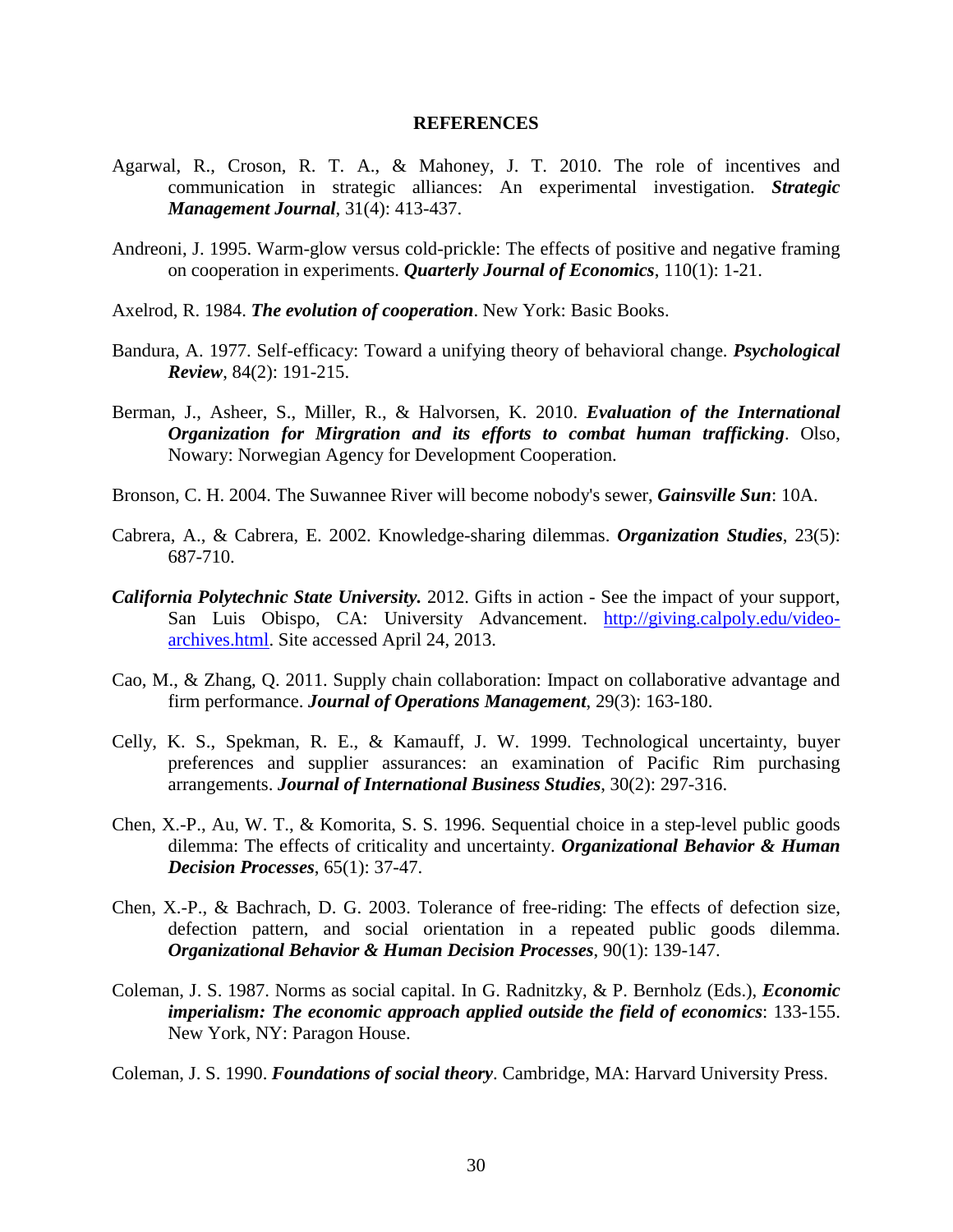- Connolly, T., & Thorn, B. K. 1990. Discretionary databases: Theory, data, and implications. In J. Fulk, & C. W. Steinfield (Eds.), *Organizations and communication technology*: 219- 233. Newbury, CA: Sage.
- Cooper, M. C., Lambert, D. M., & Pagh, J. D. 1997. Supply chain management: More than a new name for logistics. *International Journal of Logistics Management*, 8(1): 1-14.
- Cressey, D. 2012. Geoengineering experiment cancelled amid patent row, *Nature: News*.
- Creswell, J. W. 2008. *Research design: Qualitative, quantitative, and mixed methods approaches*. Thousand Oaks, CA: Sage.
- *Daily Mail.* 2011. Machines that suck up CO2 and aerosol injections into the sky: The geoengineering techniques that have got support of the public. London, UK.
- Das, T. K., & Teng, B. S. 2000. Instabilities of strategic alliances: An internal tensions perspective. *Organization Science*, 11(1): 77-101.
- Davis, G. F., & Cobb, J. A. 2010. Corporations and economic inequality around the world: The paradox of hierarchy. *Research in Organizational Behavior*, 30: 35-53.
- Dawes, R. M. 1980. Social dilemmas. *Annual Review of Psychology*, 31: 169-193.
- Dawes, R. M., McTavish, J., & Shaklee, H. 1977. Behavior, communication, and assumptions about other people's behavior in a commons dilemma situation. *Journal of Personality & Social Psychology*, 35(1): 1-11.
- De Cremer, D., & Van Lange, P. A. 2001. Why prosocials exhibit greater cooperation than proselfs: The roles of social responsibility and reciprocity. *European Journal of Personality*, 15(S1): S5-S18.
- de Rond, G. 2003. *Strategic alliances as social facts: Business, biotechnology, and intellectual history*. Cambridge, UK: Cambridge University Press.
- Duclos, L. K., Vokurka, R. J., & Lummus, R. R. 2003. A conceptual model of supply chain flexibility. *Industrial Management & Data Systems*, 103(6), 446-456.
- *European Commission.* 2012. End of life vehicles. [http://ec.europa.eu/environment/waste/elv\\_index.htm.](http://ec.europa.eu/environment/waste/elv_index.htm) Site accessed April 24, 2013.
- Fawcett, S. E., Allred, C., Magnan, G. M., & Ogden, J. 2009. Benchmarking the viability of SCM for entrepreneurial business model design. *Benchmarking: An International Journal*, 16(1): 5-29.
- Fawcett, S. E., Magnan, G., & McCarter, M. W. 2008a. A three-stage implimentation model for supply chain collaboration. *Journal of Business Logistics*, 29(1): 93-113.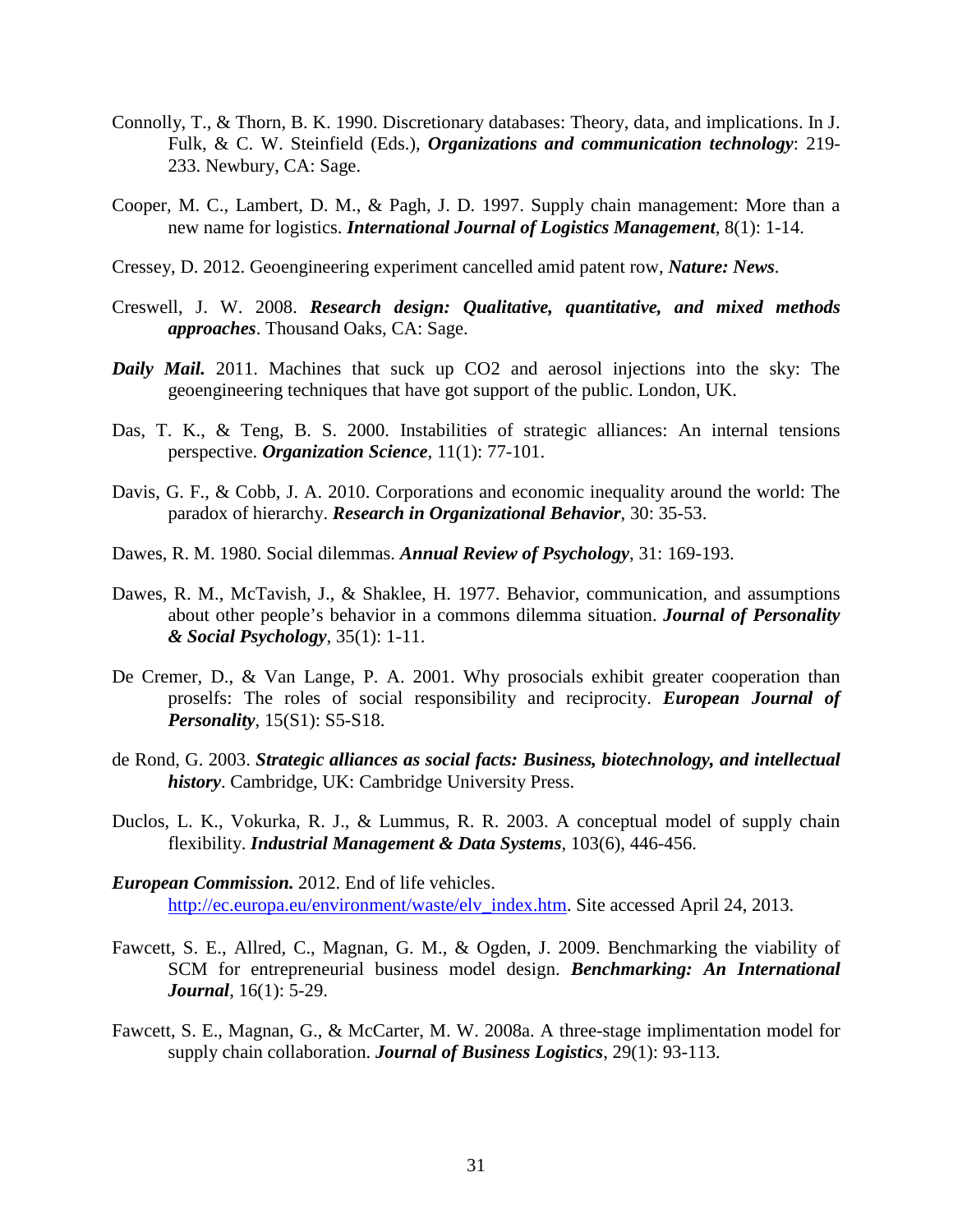- Fawcett, S. E., Magnan, G., & McCarter, M. W. 2008b. Supply chain alliances and social dilemmas: Bridging the barriers that impede collaboration. *International Journal of Procurement Management*, 1(3): 318-342.
- Fawcett, S. E., Waller, M. A., & Bowersox, D. J. 2011. Cinderella in the C-suite: Conducting influential research to advance the logistics and supply chain disciplines. *Journal of Business Logistics*, 32(2): 115-121.
- Fehr, E., & Fischbacher, U. 2004. Social norms and human cooperation. *Trends in Cognitive Sciences*, 8(4): 185-190.
- *First Nations Health Council.* 2009. British Columbia Tripartite First Nations health plan: Year in review 2008-2009. West Vancouver, British Columbia: First Nations Health Council.
- Franzen, A. 1994. Group size effects in social dilemmas: A review of the experimental litearture and some new results from one-shot N-PD games. In U. Schulz, W. Albers, & U. Mueller (Eds.), *Social dilemmas and cooperation*: 117-146. New York: New York: Springer-Verlag.
- Frohlich, M. T., & Westbrook, R. 2001. Arcs of integration: An international study of supply chain strategies. *Journal of Operations Management*, 19(2): 185-200.
- Ghere, R. K. 2001. Probing the strategic intricacies of public-private partnership. *Public Administration Review*, 61(4): 441-451.
- Ghosh, M., & John, G. 1999. Governance value analysis and marketing strategy. *Journal of Marketing*, 63(1): 131-145.
- Goldstein, N. J., Cialdini, R. B., & Griskevicius, V. 2008. A room with a viewpoint: Using social norms to motivate environmental conservation in hotels. *Journal of Consumer Research*, 35(3): 472-482.
- Graham, W. J., & Cooper, W. H. in press. Taking credit. *Journal of Business Ethics*: 1-23.
- Grant, A. M. 2007. Relational job design and the motivation to make a prosocial difference. *Academy of Management Review*, 32(2): 393-417.
- Grant, A. M. 2012. Leading with meaning: Beneficiary contact, prosocial impact, and the performance effects of transformational leadership. *Academy of Management Journal*, 55(2): 458-476.
- Grant, A. M., Campbell, E. M., Chen, G., Cottone, K., Lapedis, D., & Lee, K. 2007. Impact and the art of motivation maintenance: The effects of contact with beneficiaries on persistence behavior. *Organizational Behavior & Human Decision Processes*, 103(1): 53-67.
- Grimshaw, D., Vincent, S., & Willmott, H. 2002. Going privately: partnership and outsourcing in UK public services. *Public Administration*, 80(3): 475-502.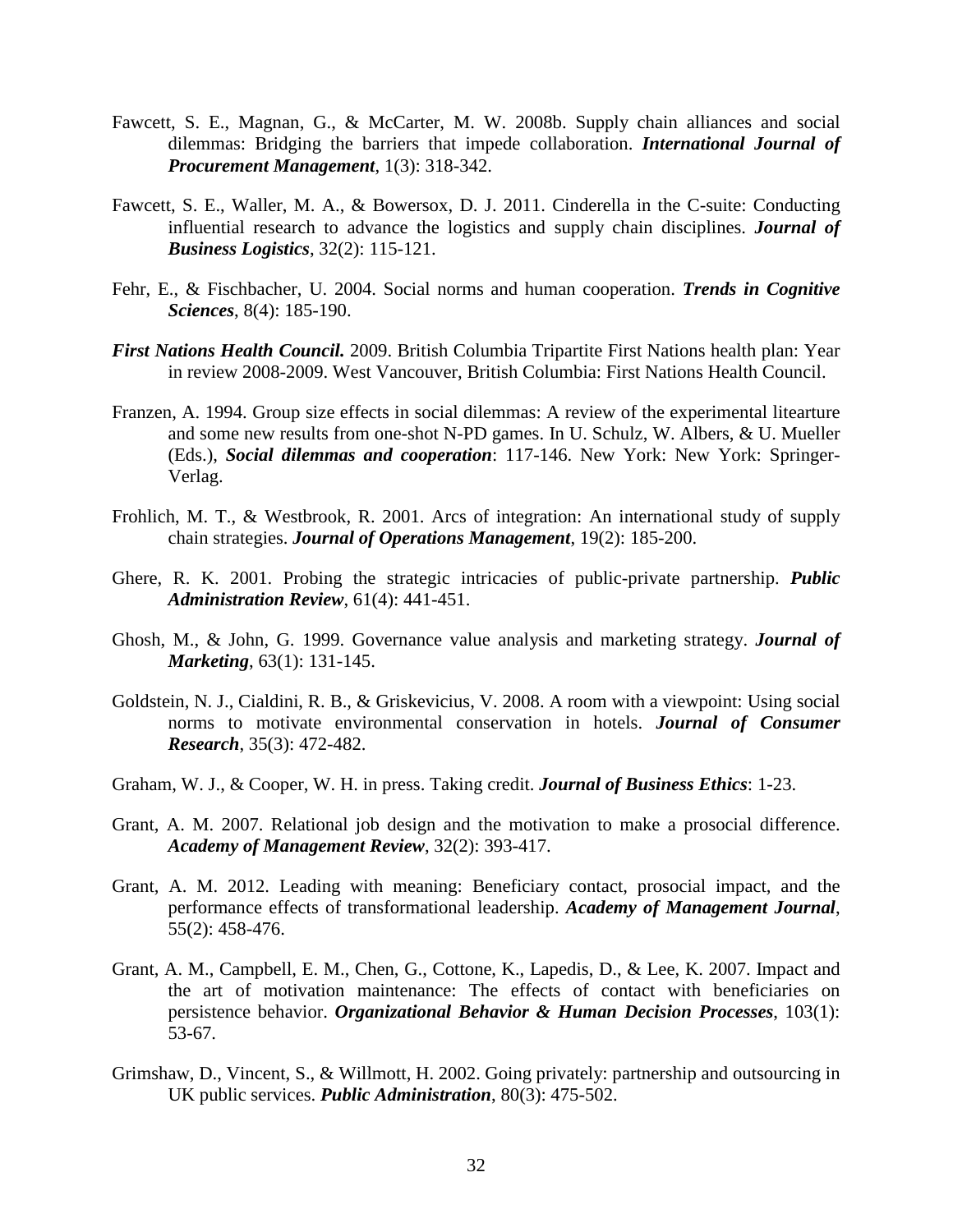- Gulati, G. 2009. UNICEF catalyzes production of iodized salt: UNICEF, http://www.unicef.org/india/reallives 4809.htm. Site accessed April 24, 2013.
- Gulati, R., Khanna, T., & Nohria, N. 1994. Unilateral commitments and the importance of process in alliances. *Sloan Management Review*, 35(3): 61-70.
- Hardin, G. 1968. The tragedy of the commons. *Science*, 162(3859): 1243-1248.
- Hardin, G. 1974. Living on a lifeboat. *BioScience*, 24(10): 561-568.
- Hardin, G. 1976. Carrying capacity as an ethical concept. *Soundings*, 59(1): 120-137.
- Hardin, G. 1985. *Filters against folly*. New York, NY: Penguin.
- Hartwich, F., Tola, J., Engler, A., Gonzalez, C., Ghezan, G., Vazquez-Alvarado, J. M. P., Silva, J. A., de Jesus Espinoza, J., & Gottret, M. V. 2007. *Building public-private partnerships for agricultural innovation*. Washington D.C.: International Food Policy Research Institute.
- Heald, D., & Georgiou, G. 2010. Acconting for PPPs in a converging world. In G. A. Hodge, C. Greve, & A. E. Boardman (Eds.), *International handbook of public-private partnerships*: 237-261. Cheltenham, UK: Elgar.
- Heller, M. A. 2008. *The gridlock economy: How too much ownership wrecks markets, stops innovation, and costs lives*. New York, NY: Basic Books.
- Heller, M. A., & Eisenberg, R. S. 1998. Can patents deter innovation? The anticommons in biomedical research. *Science*, 280(5364): 698-701.
- Hodge, G. A. 2004. The risky business of public-private partnerships. *Australian Journal of Public Administration*, 63(4): 37-49.
- Hodge, G. A., & Greve, C. 2007. Public-private partnerships: An international performance review. *Public Administration Review*, 67(3): 545-558.
- Ibrahim, A., Price, A., & Dainty, A. 2006. The analysis and allocation of risks in public private partnerships in infrastructure projects in Nigeria. *Journal of Financial Management of Property and Construction*, 11(3): 149-164.
- *Indo Asian News Service*. 2011. Supreme court extends ban on non-iodized salt sale. [http://in.news.yahoo.com/supreme-court-extends-ban-non-iodized-salt-sale-](http://in.news.yahoo.com/supreme-court-extends-ban-non-iodized-salt-sale-171426422.html)[171426422.html.](http://in.news.yahoo.com/supreme-court-extends-ban-non-iodized-salt-sale-171426422.html) Site accessed April 24, 2013.
- Jamali, D. 2004. Success and failure mechanisms of public private partnerships (PPPs) in developing countries: Insights from the Lebanese context. *International Journal of Public Sector Management*, 17(5): 414-430.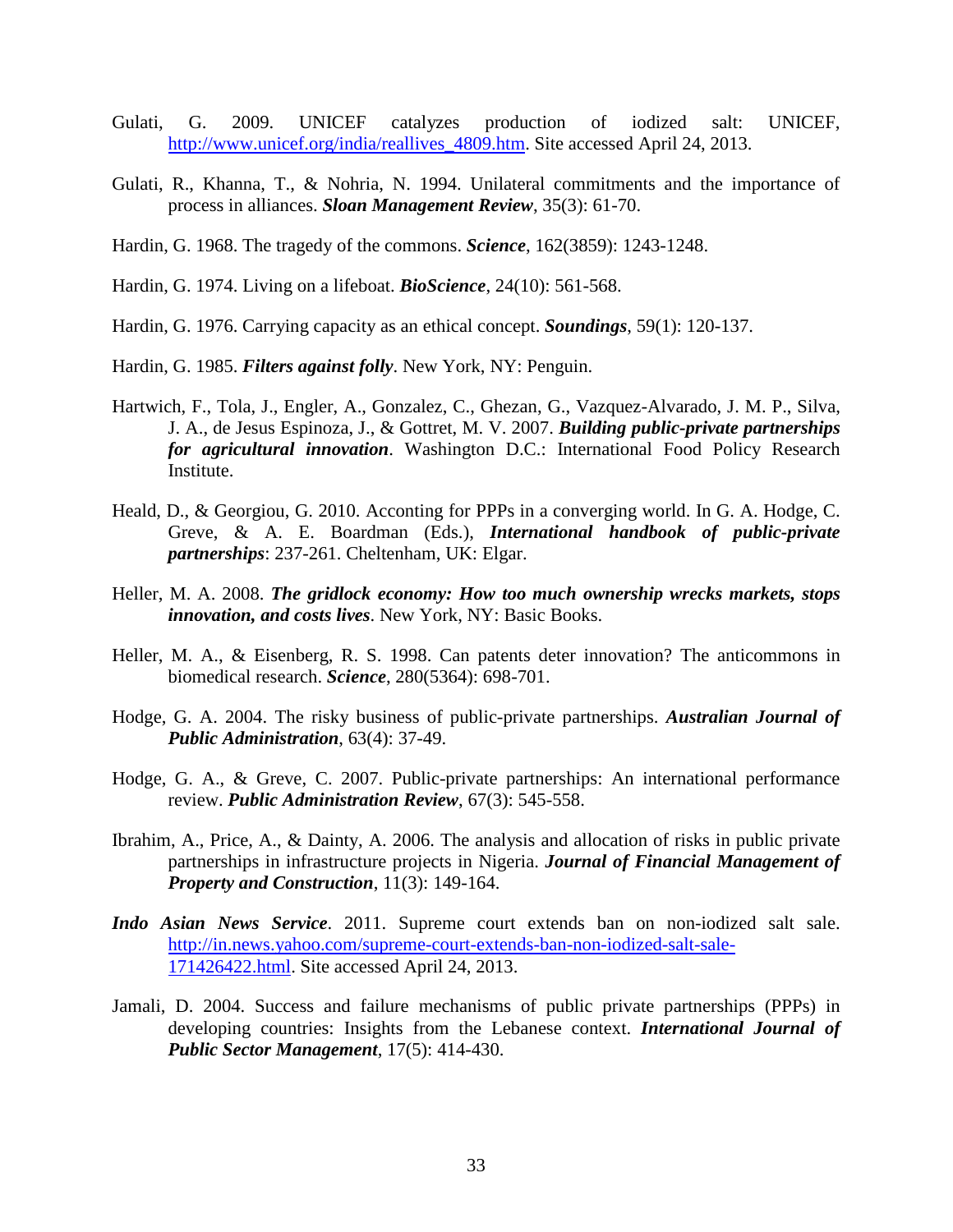- Kerr, N. L. 1989. Illusions of efficacy: The effects of group size on perceived efficacy in social dilemmas. *Journal of Experimental Social Psychology*, 25(4): 287-313.
- Kerr, N. L. 1992. Efficacy as a causal and moderating variable in social dilemmas. In W. B. G. Liebrand, D. M. Messick, & H. Wilke (Eds.), *Social dilemmas: Theoretical issues and research findings*: 59-80. Oxford: Pergamon Press.
- Kerr, N. L. 1996. "Does my contribution really matter?": Efficacy in social dilemmas. In W. Stroebe, & M. Hewstone (Eds.), *European Review of Social Psychology*, Vol. 7: 209- 240. Chichester, UK: Wiley.
- Kivleniece, I., & Quelin, B. V. 2012. Creating and capturing value in public-private ties: a private actor's perspective. *Academy of Management Review*, 37(2): 272-299.
- Knack, S. 1992. Civic norms, social sanctions, and voter turnout. *Rationality & Society*, 4(2): 133-156.
- Kollock, P. 1998. Social dilemmas: The anatomy of cooperation. *Annual Review of Sociology*, 24: 183-214.
- Komorita, S. S., & Parks, C. D. 1994. *Social dilemmas*. Madison, WI: Brown & Benchmark.
- Koschmann, M. A., Kuhn, T. R., & Pfarrer, M. D. 2012. A communicative framework of value in cross-sector partnerships. *Academy of Management Review*, 37(3): 332-354.
- Kovács, G., & Tatham, P. 2009. Responding to disruptions in the supply network-from dormant to action. *Journal of Business Logistics*, 30(2): 215-229.
- Kramer, R. M. 1994. The sinister attribution error: Paranoid cognition and collective distrust in organizations. *Motivation & Emotion*, 18(2): 199-230.
- Kramer, R. M. 1996. Divergent realities and convergent disappointments in the hierarchic relation: Trust and the intuitive auditor at work. In R. M. Kramer, & T. R. Tyler (Eds.), *Trust in organizations: Frontiers of theory and research*: 216-245. London, UK: Sage.
- Lambert, D. M., Emmelhainz, M. A., & Gardner, J. T. 1999. Building successful logistics partnerships. *Journal of Business Logistics*, 20(1): 165-182.
- Lewicki, R. J., McAllister, D. J., & Bies, R. J. 1998. Trust and distrust: New relationships and realities. *Academy of Management Review*, 23(3): 438-458.
- Liebrand, W. B. G. 1983. A classification of social dilemma games. *Simulation & Games*, 14(2): 123-138.
- Linder, S. H. 1999. Coming to terms with the public-private partnership. *American Behavioral Scientist*, 43(1): 35-51.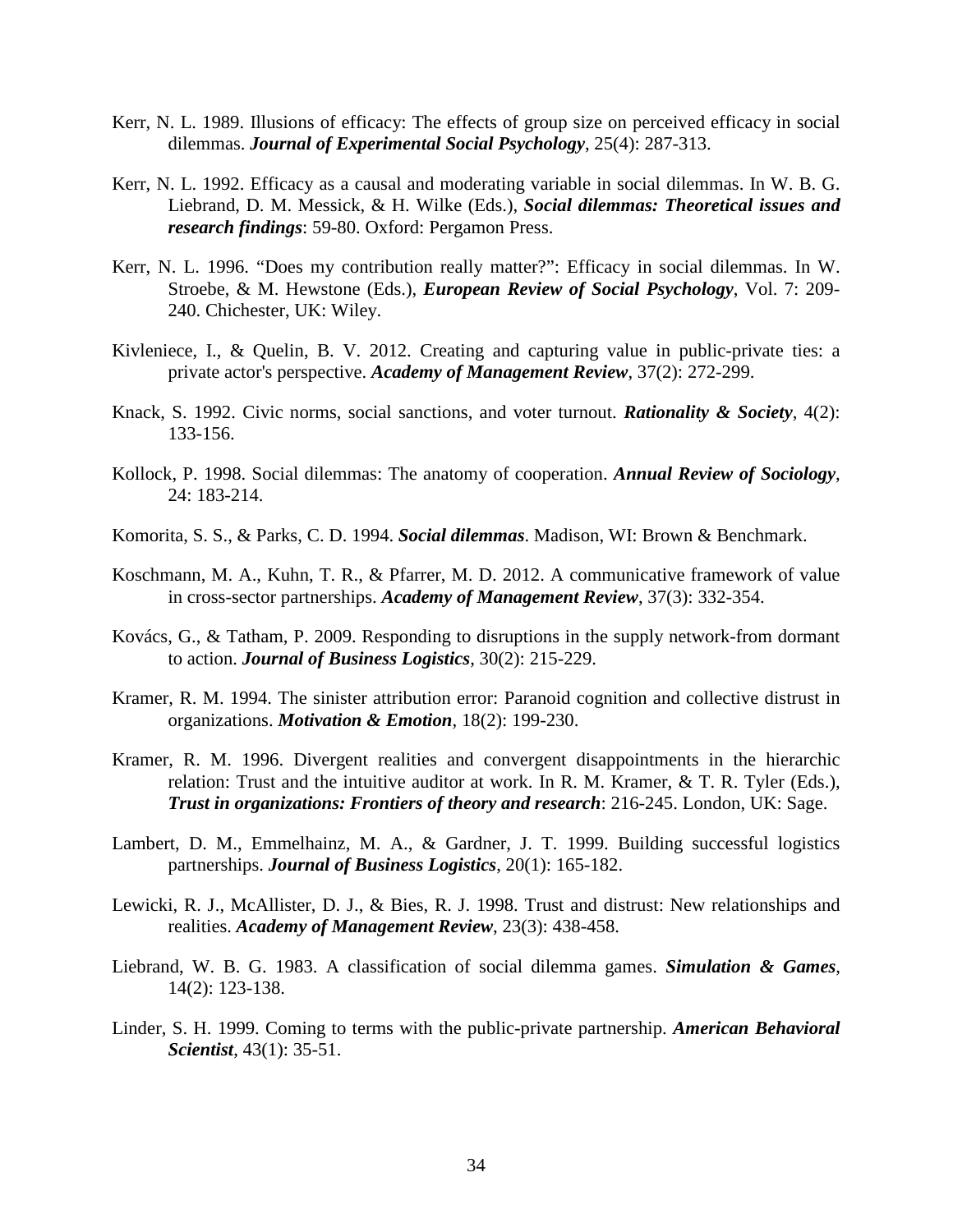- Lubell, M. 2004. Collaborative watershed management: A view from the grassroots. *Policy Studies Journal*, 32(3): 341-363.
- Mahoney, J. T., McGahan, A. M., & Pitelis, C. N. 2009. The interdependence of private and public interests. *Organization Science*, 20(6): 1034-1052.
- March, J. G. 1994. *A primer of decision making: How decisions happen*. New York: Free Press.
- Marshall, M. 2012. Controversial geoengineering field test cancelled, *NewScientist*: URL: [http://www.newscientist.com/article/dn21840-controversial-geoengineering-field-test](http://www.newscientist.com/article/dn21840-controversial-geoengineering-field-test-cancelled.html)[cancelled.html.](http://www.newscientist.com/article/dn21840-controversial-geoengineering-field-test-cancelled.html) Site accessed April 24, 2013.
- Martens, B. J., Crum, M. R., & Poist, R. F. 2011. Examining antecedents to supply chain security effectiveness: An exploratory study. *Journal of Business Logistics*, 32(2): 153-166.
- McCarter, M. W., Budescu, D. V., & Scheffran, J. 2011. The give-or-take-some dilemma: An empirical investigation of a hybrid social dilemma. *Organizational Behavior & Human Decision Processes*, 116(1): 83-95.
- McCarter, M. W., Mahoney, J. T., Northcraft, G. B. 2011. Testing the waters: How collective real options manage the social dilemma of strategic alliances. *Academy of Management Review*, 36(4): 621-640.
- McCarter, M. W., & Northcraft, G. B. 2007. Happy together?: Insights and implications of viewing managed supply chains as a social dilemma. *Journal of Operations Management*, 25(2): 498-511.
- McCorkle, D. E., Reardon, J., Alexander, J. F., Kling, N. D., Harris, R. C., & Iyer, R. V. 1999. Undergraduate marketing students, group projects, and teamwork: The good, the bad, and the ugly? *Journal of Marketing Education*, 21(2): 106-117.
- Mentzer, J. T., DeWitt, W., Keebler, J. S., Soonhoong, M., Nix, N. W., Smith, C. D., & Zacharia, Z. G. 2001. Defining supply chain management. *Journal of Business Logistics*, 22(2): 1- 25.
- Messick, D. M. 1999. Alternative logics for decision making in social settings. *Journal of Economic Behavior & Organization*, 39(1): 11-28.
- Messick, D. M., & Brewer, M. 1983. Solving social dilemmas. In L. Wheeler, & Shaver, P. (Ed.), *Review of personality and social psychology*, Vol. 4: 11-44. Beverly Hills: Sage Publications.
- Morgan, R. M., & Hunt, S. D. 1994. The commitment-trust theory of relationship marketing. *Journal of Marketing*, 58(3): 20-38.
- Muraskin, W. A. 1998. *The politics of international health: The children's vaccine initiative and the struggle to develop vaccines for the third world. Albany, NY: State University* of New York Press.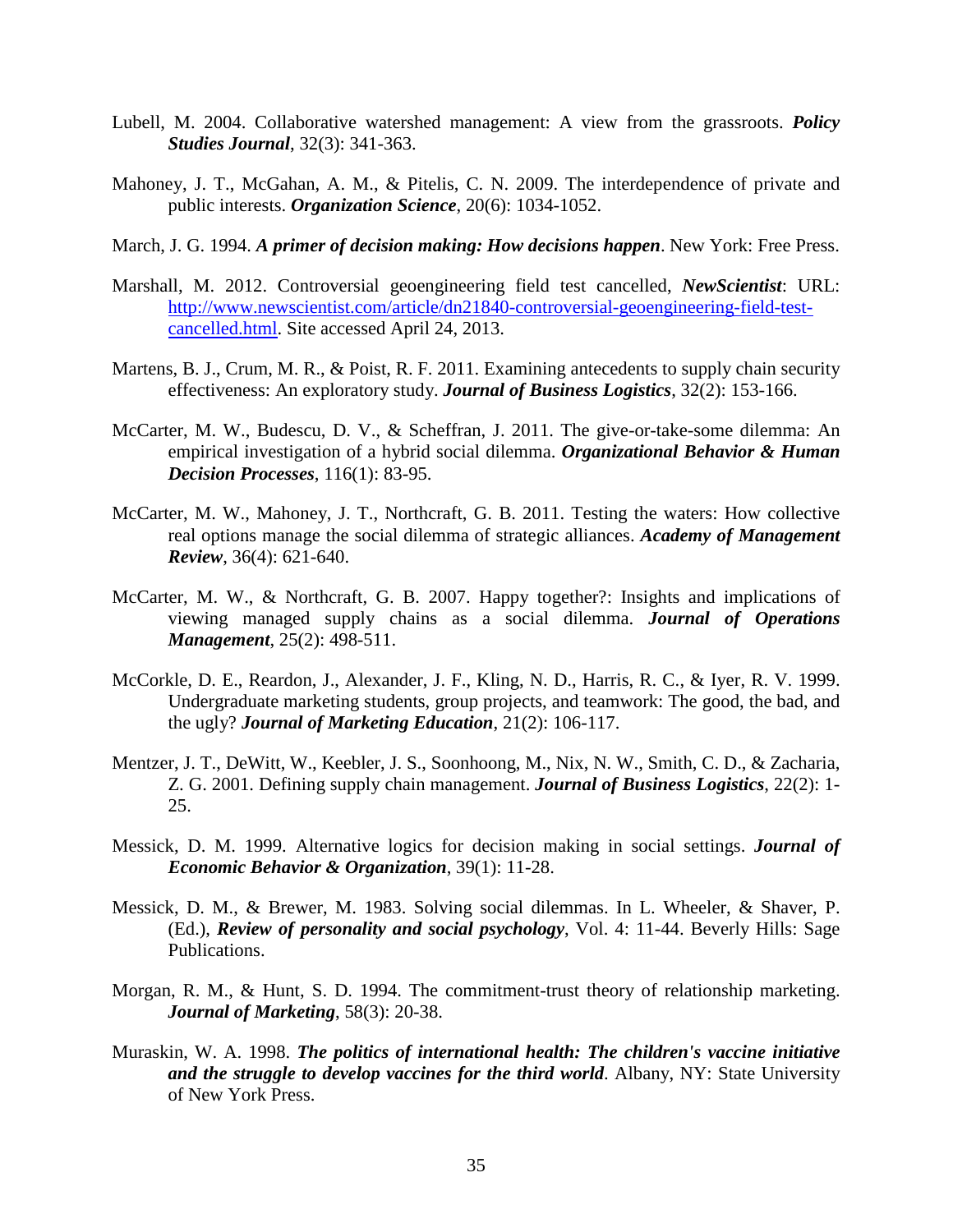- Narrod, C., Roy, D., Okello, J., Avendaño, B., Rich, K., & Thorat, A. 2009. Public-private partnerships and collective action in high value fruit and vegetable supply chains. *Food Policy*, 34(1): 8-15.
- *New York Thoroughbred Horseman's Association Newsletter*. 2012. Ponying up for aftercare. [http://www.nytha.com/pdf/nytha\\_spring\\_newsletter\\_2012.pdf.](http://www.nytha.com/pdf/nytha_spring_newsletter_2012.pdf) Site accessed April 24, 2013.
- Nickerson, J. A., Hamilton, B. H., & Wada, T. 2001. Market position, resource profile, and governance: Linking Porter and Williamson in the context of international courier and small package services in Japan. *Strategic Management Journal*, 22(3): 251-273.
- Ogden, J. A., & McCarter, M. W. 2004. Better buyer-supplier relationships and increased value through supply base reduction and supplier performance measurement. *Practix*, 8(December): 1-6.
- Olson, M. 1965. *The logic of collective action: Public goods and the theory of groups*. Cambridge: Harvard University Press.
- Ordóñez, L. D., Schweitzer, M. E., Galinsky, A. D., & Bazerman, M. H. 2009. On good scholarship, goal setting, and scholars gone wild. *Academy of Management Perspectives*, 23(3): 82-87.
- Ostrom, E. 1990. *Governing the commons*. New York: Cambridge University Press.
- Ostrom, E. 1998. A behavioral approach to the rational choice thoery of collective action. *American Political Science Review*, 92(1): 1-22.
- Reich, M. R. 2000. Public-private partnerships for public health. *Nature Medicine*, 6(6): 617- 620.
- Rockmann, K. W., & Northcraft, G. B. 2008. To be or not to be trusted: The influence of media richness on defection and deception. *Organizational Behavior & Human Decision Processes*, 107(2): 106-122.
- Rousseau, D. M., Sitkin, S. B., Burt, R. S., & Camerer, C. 1998. Not so different after all: A cross-discipline view of trust. *Academy of Management Review*, 23(3): 393-404.
- Ruben, R., Boselie, D., & Lu, H. 2007. Vegetables procurement by Asian supermarkets: A transaction cost approach. *Supply Chain Management: An International Journal*, 12(1): 60-68.
- Ruester, S., & Neumann, A. 2009. Linking alternative theories of the firm-a first empirical application to the liquefied natural gas industry. *Journal of Institutional Economics*, 5(1): 47.
- *Salon.* 2001. India's salt wars. [http://www.salon.com/2001/08/20/salt/.](http://www.salon.com/2001/08/20/salt/) Site accessed April 24, 2013.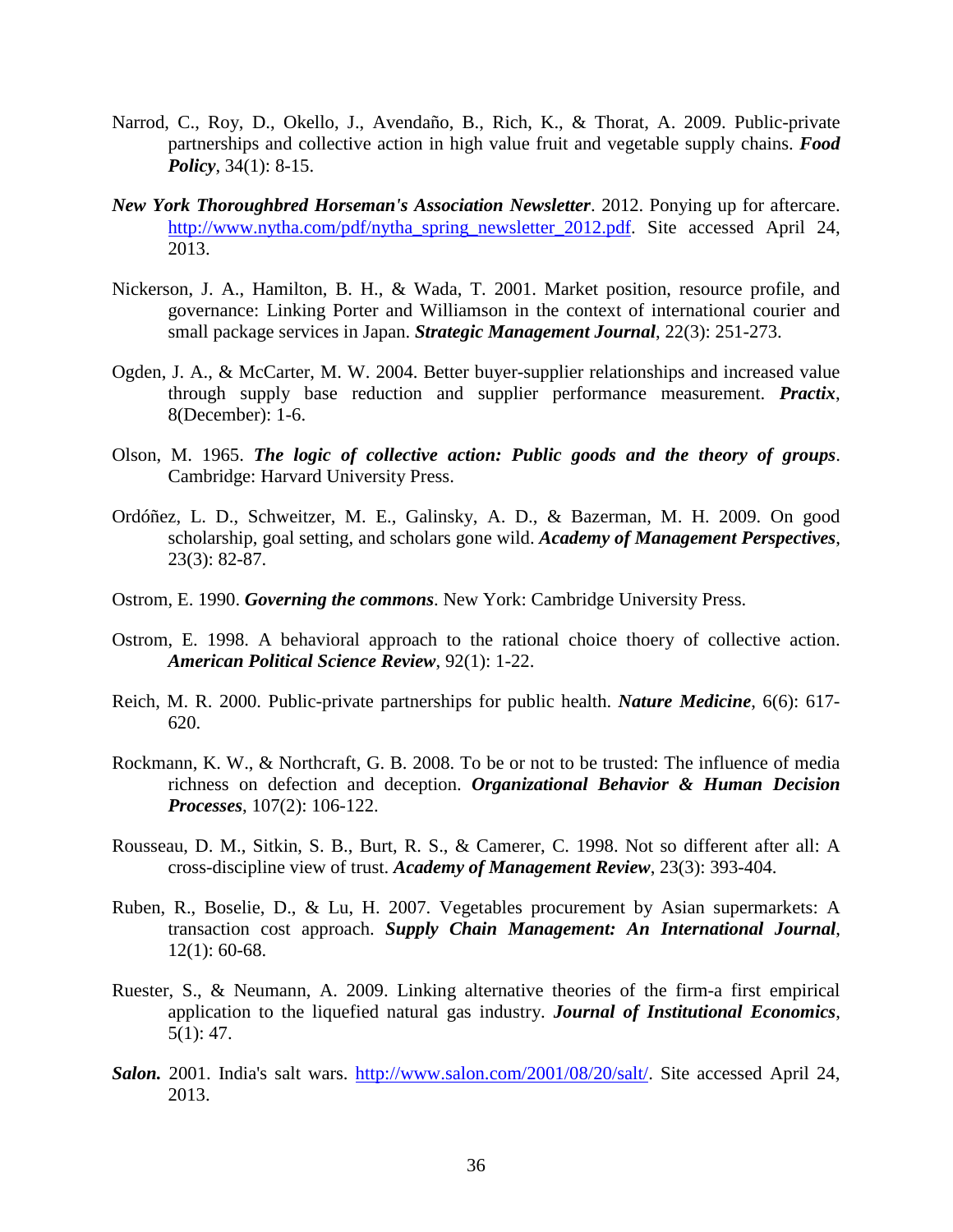- Sarkar, A. & Mohapatra, P. 2006. Evaluation of supplier capability and performance: A method for supply base reduction. *Journal of Purchasing & Supply Management*, 12(3): 148- 163.
- Sato, K. 1988. Trust and group size in a social dilemma. *Japanese Psychological Research*, 30(2): 88-93.
- Schoenherr, T., & Swink, M. 2012. Revisiting the arcs of integration: Cross-validations and extensions. *Journal of Operations Management*, 30(1): 99-115.
- Schwartz-Shea, P., & Simmons, R. T. 1995. Social dilemmas and perceptions: Experiments on framing and inconsequentiality. In D. Schroeder (Ed.), *Social dilemmas: Perspectives on individuals and groups*: 87-103. Westport, CT: Praeger.
- Schwartz, S. H. 1970. Elicitation of moral obligation and self-sacrificing behavior: An experimental study of volunteering to be a bone marrow donor. *Journal of Personality & Social Psychology*, 15(4): 283-293.
- Skelcher, C. 2005. Public-private partnerships and hybridity. In E. Ferlie, L. E. Lynn, & C. Pollitt (Eds.), *Oxford handbook of public management*: 347-370. Oxford, UK: Oxford University Press.
- Smith, R., Woodward, D., Acharya, A., Beaglehole, R., & Drager, N. 2004. Communicable disease control: A 'global public good' perspective. *Health Policy & Planning*, 19(5): 271-278.
- Staw, B. M. 1991. Dressing up like an organization: When psychological theories can explain organizational action. *Journal of Management*, 17(4): 805-819.
- *Sun Times.* 2012. Animal shelter taking care of horses dumped near Lowell*.*  [http://posttrib.suntimes.com/news/lake/13758567-418/animal-shelter-taking-care-of](https://exchange.chapman.edu/owa/redir.aspx?C=BlOOuiiwckm8PwlNWeljWIzGSKCoFNAIwCRY7tx1KMBcqXcVNiV55Bzs5wENSeT04VtUVpCsPdc.&URL=http%3a%2f%2fposttrib.suntimes.com%2fnews%2flake%2f13758567-418%2fanimal-shelter-taking-care-of-horses-dumped-near-lowell.html)[horses-dumped-near-lowell.html.](https://exchange.chapman.edu/owa/redir.aspx?C=BlOOuiiwckm8PwlNWeljWIzGSKCoFNAIwCRY7tx1KMBcqXcVNiV55Bzs5wENSeT04VtUVpCsPdc.&URL=http%3a%2f%2fposttrib.suntimes.com%2fnews%2flake%2f13758567-418%2fanimal-shelter-taking-care-of-horses-dumped-near-lowell.html) Site accessed April 24, 2013.
- Tenbrunsel, A. E., & Northcraft, G. B. 2010. In the eye of the beholder: Payoff structures and decision frames in social dilemmas. In R. Kramer, A. E. Tenbrunsel, & M. H. Bazerman (Eds.), *Social decision making: Social dilemmas, social values, and ethical judgments*: 95-115. New York, NY: Psychology Press.
- Tikao, K., Higgins, N., Phillips, H., & Cowan, C. 2009. Kāpo (blind) Māori in the ancient world. *MAI Review*, 2(1): 4-19.
- *UNICEF.* 2010. Enhancing nutrition access through public-private partnerships. The role of nonstate providers in delivering basic social services for children, pp. 1-2. ADB.
- Van de Ven, A. H., & Ring, P. S. 2006. Relying on trust in cooperative inter-organizational relationships. In R. Bachmann & A. Zaheer (Eds.), *Handbook of trust research*: 144- 164. Cheltenham, UK: Elgar.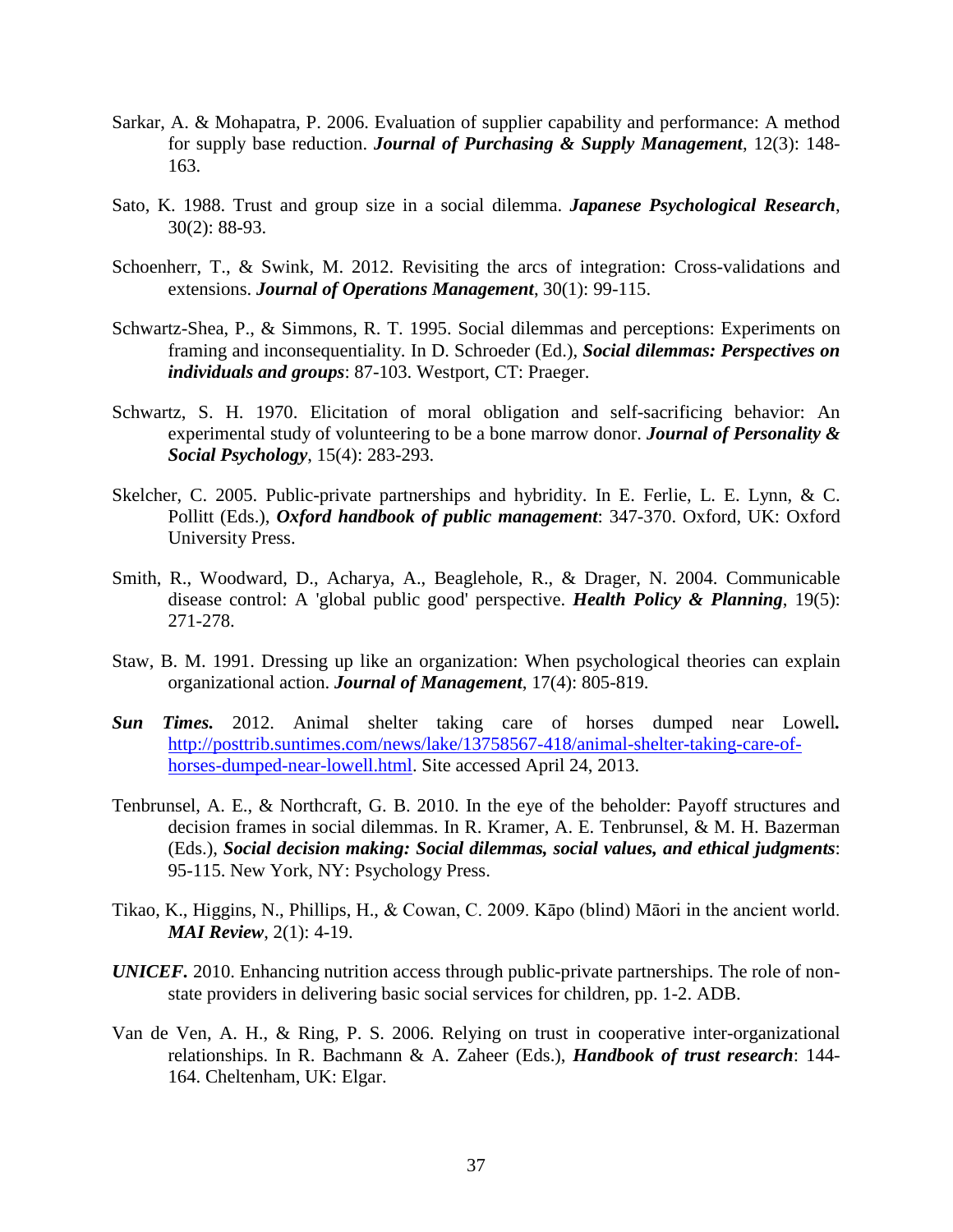- van Dijk, E., & Wilke, H. 1997. Is it mine or is it ours? Framing property rights and decision making in social dilemmas. *Organizational Behavior & Human Decision Processes*, 71(2): 195-209.
- Van Lange, P. A. M., Joireman, J., Parks, C. D., & Van Dijk, E. 2013. The psychology of social dilemmas: A review. *Organizational Behavior & Human Decision Processes*, 120(2): 125-141.
- Vangen, S., & Huxham, C. 2003. Nurturing collaborative relations building trust in interorganizational collaboration. *Journal of Applied Behavioral Science*, 39(1): 5-31.
- Weber, J. M., Kopelman, S., & Messick, D. M. 2004. A conceptual review of decision making in social dilemmas: Applying a logic of appropriateness. *Personality & Social Psychology Review*, 8(3): 281-307.
- Weick, K. E. 1984. Small wins: Redefining the scale of social problems. *American Psychologist*, 39(1): 40-49.
- Weihe, G. 2010. Towards a process perscpetive on public-private partnerships. In G. A. Hodge, C. Greve, & A. E. Boardman (Eds.), *International handbook on public-private partnerships*: 510-525. Cheltenham, UK: Elgar.
- Whiteley, R. 2010. Stud fees and profitability the real story, *Thoroughbred Daily News*, Vol. 105: 12-16.
- Yescombe, E. R. 2007. *Public-private partnerships: Principles of policy and finance*. Boston, MA: Butterworth-Heinemann.
- Zaheer, A., & Kamal Fudge, K. 2011. Creating trust in piranha-infested waters: The confluence of buyer, supplier and host country contexts. *Journal of International Business Studies*, 42(1): 48-55.
- Zaheer, A., McEvily, B., & Perrone, V. 1998. Does trust matter? Exploring the effects of interorganizational and interpersonal trust on performance. *Organization Science*, 9(2): 141- 159.
- Zeng, M., & Chen, X-P. 2003. Achieving cooperation in multiparty alliances: A social dilemma approach to partnership management. *Academy of Management Review*, 28(4): 587-605.
- Zhu, Q., & Sarkis, J. 2004. Relationships between operational practices and performance among early adopters of green supply chain management practices in Chinese manufacturing enterprises. *Journal of Operations Management*, 22(3): 265-289.